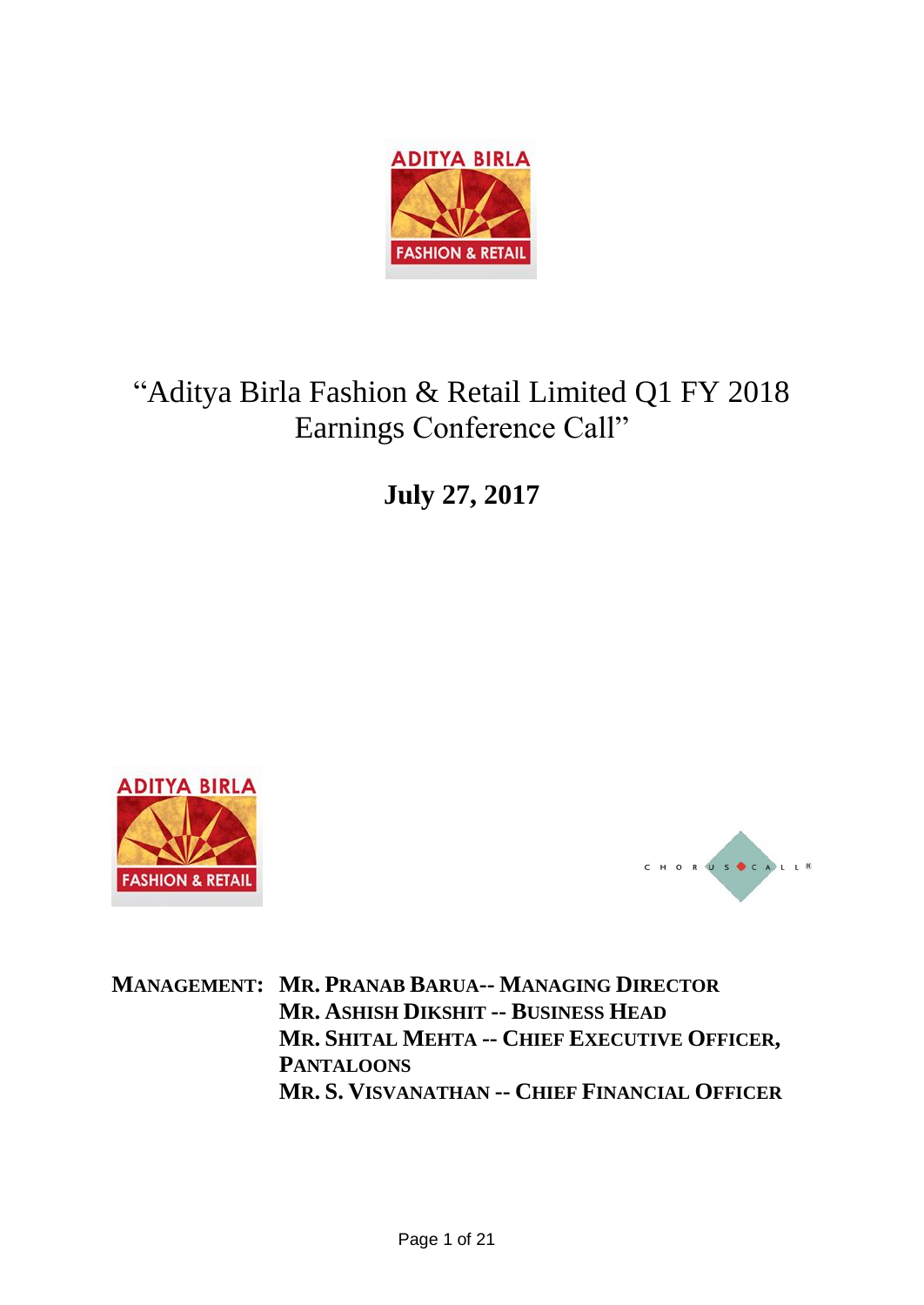

## **Moderator:** Ladies and Gentlemen, Good Day and Welcome to the Q1 FY 2018 Earnings Conference Call of Aditya Birla Fashion & Retail Limited. The call will begin with a brief discussion by the Company's management on the quarter's performance followed by a question-and-answer session. Should you need assistance during the conference call, please signal an operator by pressing "\*" and then "0" on your touchtone telephone. Please note that this conference is being recorded. We have with us today, Mr. Ashish Dikshit -- Managing Director; along with Mr. Ashish Dikshit -- Business Head; Mr. S. Visvanathan -- CFO; and Mr. Shital Mehta -- CEO, Pantaloons Division. I want to thank the management team on behalf of all the participants for taking valuable time to be with us. I must remind you that the discussion on today's earnings call may include certain forwardlooking statements and must be viewed therefore in conjunction with the risk that the company faces. Ladies and gentlemen, please restrict your questions to the quarter's performance. With this, I hand the conference over to Mr. S. Visvanathan. Thank you and over to you, sir! **S. Visvanathan:** Thank you. And to start the call, I will give you a brief outlook on the quarter's performance followed by question-and-answers from you all. Good afternoon and welcome to the Q1 FY 2018 Earning Call of Aditya Birla Fashion & Retail Limited. I will first take you through the apparel industry update. The apparel industry had a very good quarter. In the month of April and May witnessed increase off take driven by wedding days. June sales was driven by an early EOSS which was advance by 15 days. This quarter therefore, captures some of the EOSS sales that would normally accrue in Q2. The other big development in this quarter has been the GST council has fixed the rate at 5% for apparel below Rs. 1,000 and at 12% for apparel above Rs. 1,000. The prevailing rate was 5.5% VAT. The industry has geared for a smooth transition for GST regime. Coming to the performance of ABFRL, I will now take you through the highlights of the financial performance of ABFRL and the individual businesses. Our businesses fared well in this quarter with both Lifestyle Brands and Pantaloons posting excellent growth with very healthy double-digit like-to-like growth. Our new businesses continue to perform as per our plan. Overall sales for Q1 FY 2018 was Rs.

1,769 crores which is a growth of 25% to over Q1 FY 2017. EBITDA for the period at Rs. 82 crores was higher by 7% over Rs. 76 crores of Q1 FY 2017 and this is after accounting for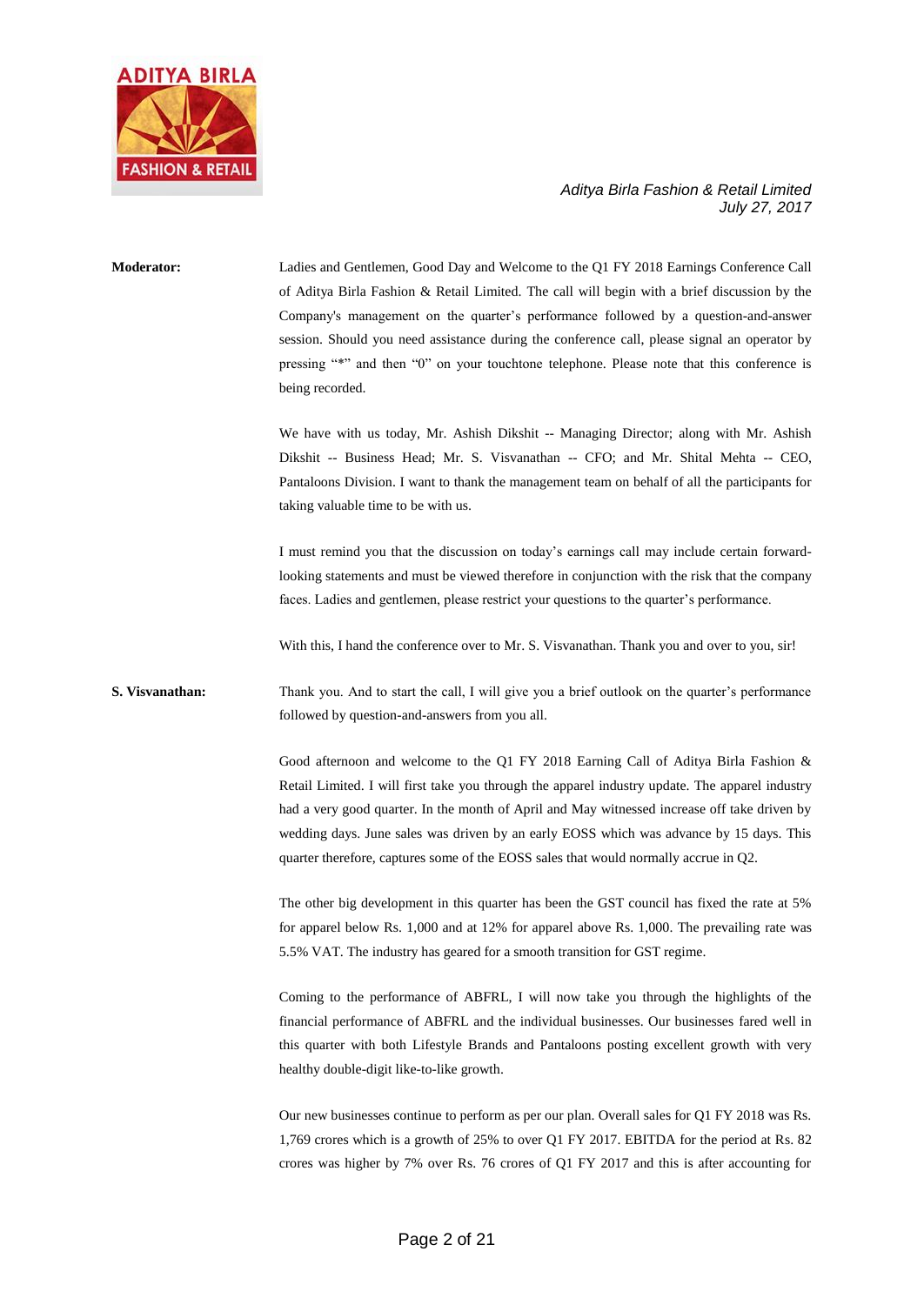

losses in new business of Rs. 28 crores. These businesses are currently in the investment phase. We like rest of the industry started our EOSS early in view of the roll out of GST in July 17th.

I will now take you through the performance of the key portfolios of our businesses. These details have been uploaded in the Investor Presentation which is on our website and I will give you a brief summary of these businesses.

Lifestyle Brands:

Lifestyle Brands posted a strong growth of 14% with a like-to-like growth of 21% in this quarter. The sales for this quarter was Rs. 891 crores as against Rs. 779 crores in FY 2017. EBITDA for the quarter at Rs. 64 crores recorded an impressive growth of 17% over Rs. 55 crores in Q1 FY 2017.

Our focus on process improvement, product enhancement and improve merchandize management has helped us to grow during the wedding season in April-May even on the early onset of EOSS in June help drive the growth in June. The EBO network at 1,741 EBOs and 187 value stores at the end of Q1 FY 2018.

#### Pantaloons:

With a growth of 27% in Q1 on the back of strong 14% like-to-like growth, Pantaloons is among the fastest growing value fashion players in the country today. It ended Q1 with sales of Rs. 731 crores against Rs. 575 crores in Q1 FY 2018. Own brands now are 63% of Pantaloons revenue. EBITDA for the quarter at Rs. 46 crores grew by 78% over Rs. 26 crores in the Q1 FY 2017. Our focus on merchandize management implementation of 4-season and price value equations and continued expansion have helped in making Pantaloons as one of the fastest growing value fashion players in the country today.

The network expanded to 213 stores, up from 209 stores at the beginning of the quarter. At the end of the quarter Pantaloons had 29 franchisee run store.

#### Fast Fashion Business:

Forever21 was acquired by us in July 2016 and the growth numbers of this quarter do not have Forever21 in terms of the base revenue. People was operational in Q1 FY 2017. Q1 FY 2017 sales for the Fast Fashion Business was Rs. 120 crores; EBITDA loss for the quarter was at Rs. 14 crores.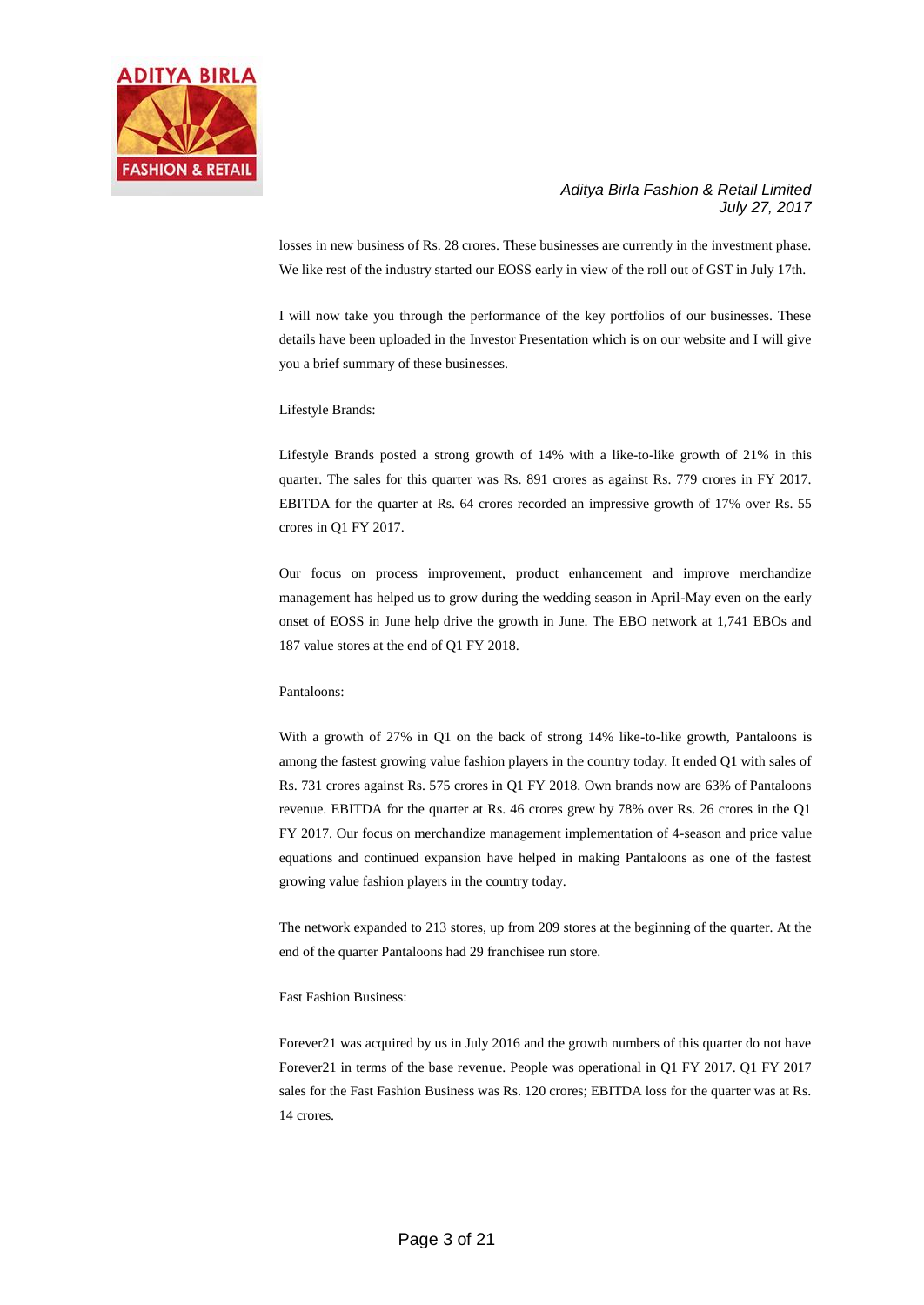

We added two stores in Forever21 in Q1 and ended the quarter with 18 stores with a footprint of 200,000 square feet. People operate through 90 EBOs and has a footprint of 238,000 square feet.

A quick view on our other businesses:

Q1 FY 2018 sales at Rs. 39 crores is a 63% growth over Q1 FY 2017. EBITDA for the quarter was at Rs. 13 crores, as against the loss of Rs. 6 crores in Q1 FY 2017. We have rapidly expanded our distribution for innerwear. And at the end of Q1 FY 2018, our products are being sold through over 2,000 doors. The consumer and retailer feedback has been very positive. We will continue to drive rapid expansion and invest in marketing and product development.

Our outlook:

Driving growth through expansion in existing businesses and investing in chosen white spaces with focus on profitability improvement will continue to be our strategy.

We are now open to questions. And thank you.

**Moderator:** Thank you very much, sir. Ladies and gentlemen, we will now begin the question-and-answer session. Our first question is from the line of Abneesh Roy of Edelweiss. Please go ahead.

- **Abneesh Roy:** Sir, my first question is on the margin profile. I understand End of Season Sale is a lower margin business. But both your key businesses have seen strong same store growth. But in Lifestyle your margins quarter-on-quarter have fallen significantly from 15.6% to around 7.2%. But in Pantaloons it has seen a big uptick from 2.5% to 6.3%. So, one, I wanted to understand Lifestyle why the margins have fallen so much and in Pantaloons the 6.3% I understand strong same store growth but what is the full year margin profile you expect for Pantaloons?
- **Ashish Dikshit:** Abneesh, this is Ashish here. Quick overview. See, our Q4 margin profile is very different from Q1 profile and that has been the same case for last five - seven - eight right years. Q1 is typically a low throughput period, the share of End of Season Sale use to be even lower, this year it is a little higher. Q4 typically has two large events which is large End of Season Sale which props up the retail and very large intake that the wholesale business takes. Now, that is why your profile of Q1 EBITDA in both the businesses is very different from profile of Q4 EBITDA. So, that is part one. And that is why Madura business if you will go back couple of years and look at Q4 and look at Q1 you will find there is this level of difference. In fact, if you look at like-to-like Q1 profile this year, Q1 EBITDA is slightly better than the Q1 EBITDA same time last year. Pantaloons is being a pure retail business directly is co-relatable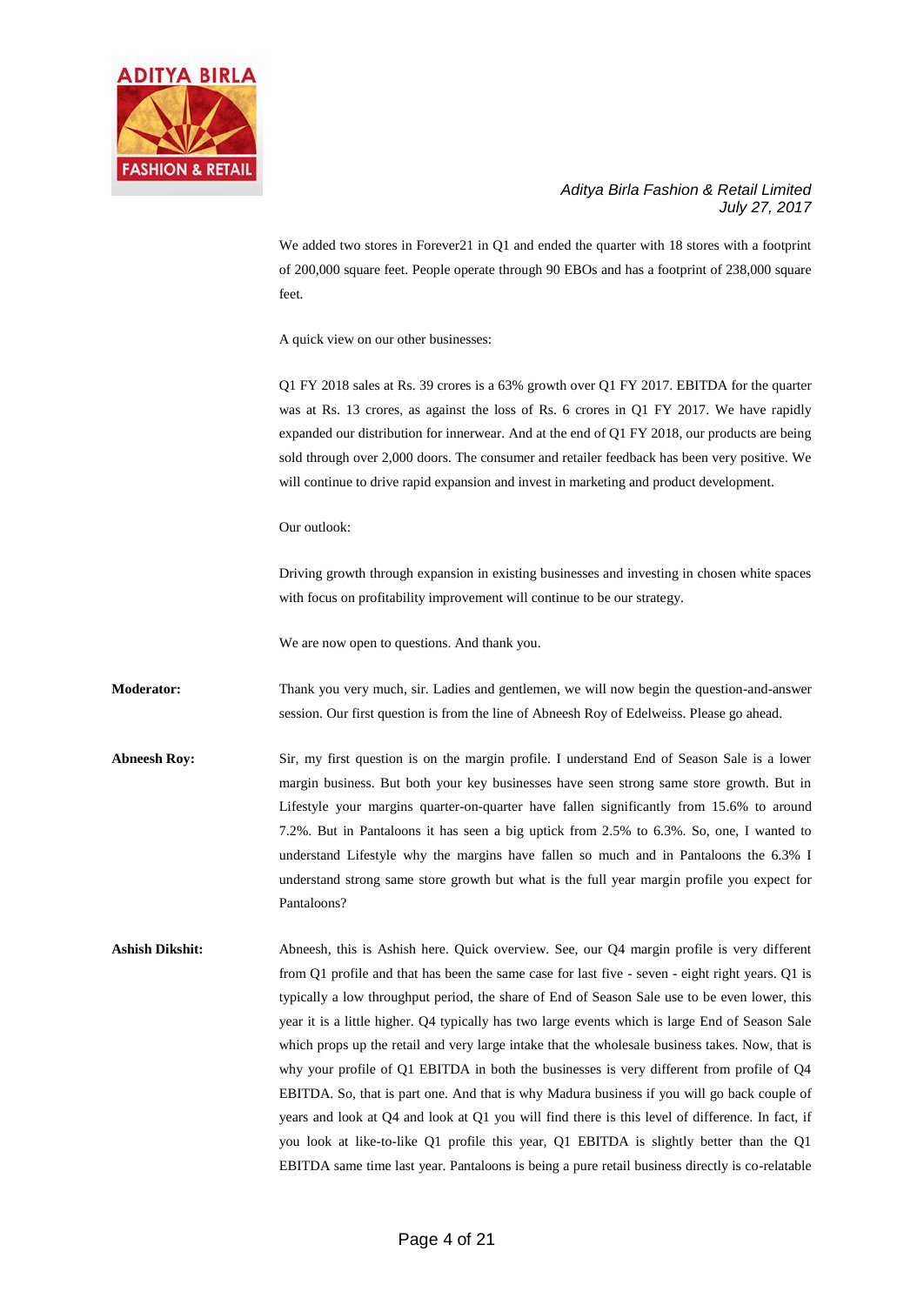

with like-to-like sales and while some part it has come in both the businesses with higher discounting due to preponement of End Of Season Sale. So, there is gross margin erosion high like-to-like sales. in Pantaloons case, most of it flows down. In Madura's case this impact that the retail business has is much lower. So, primary part of profitability is driven or a significant part of profitability is driven by other channel mix.

- **Abneesh Roy:** So, in Madura, although EBITDA is up but on a full year basis what is the margin in Lifestyle part of the business you are looking at? Because it is very volatile in Q4 it was a positive surprise, this time it is a negative surprise.
- **Ashish Dikshit:** Actually, in fashion business particularly with mix of wholesale retail, you will find it volatile if you compare quarter-on-quarter sequentially. I think a more fair and even way of looking at it and you will not be surprised and find greater consistency, if you look at same quarter last year. Even there sometime preponement of End Of Season Sale, shift of festive season, sometimes create some difference. But typically, that is a better comparison for you to make.
- **Abneesh Roy:** Coming to innerwear in Q4 you had 1,300 doors. Now it is 2,000 doors that is a jump. But what is the number you are looking at FY 2018 and what kind of distribution you are looking at?
- Ashish Dikshit: So, as of now we have just expanded in all the main cities in south. Our journey outside south has begun just recently. We are in the process of launching right now in Delhi. We expect the overall distribution by the end of the year to be anything between 8,000 to 9,000 outlets.
- **Moderator:** Thank you. Our next question is from the line of Abhishek Ranganathan from Ambit Capital. Please go ahead.
- **Abhishek Ranganathan:** Couple of questions from my side. Sir, if you could break down the growth for April, May and June on Pantaloons and Madura, how have they fared in each of these months?
- **Ashish Dikshit:** See, different businesses have different profiles and also in Madura's case it is a function of channels. Are you Abhishek, looking for same store growth pattern or overall growth what are you looking at?
- **Abhishek Ranganathan:** I am just looking at overall growth. For Madura I guess overall growth and for Pantaloons I think same store growth profile would help on this.
- **Ashish Dikshit:** So, Pantaloons April May was single-digit and it significantly shot-up in June and that is how we got to the overall 14% like-to-like growth.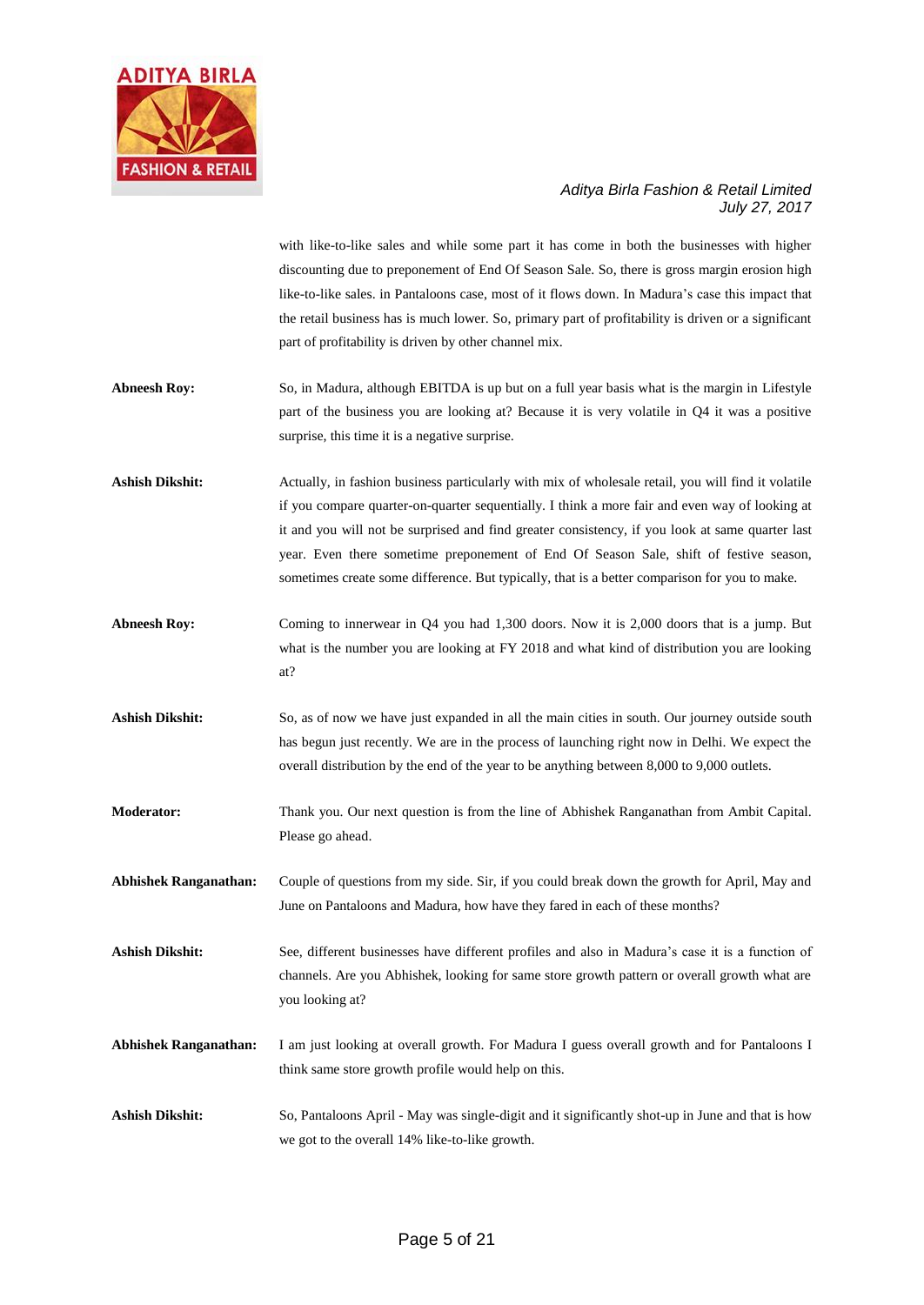

- Ashish Dikshit: In Madura it was more even in April and May, the dynamics are slightly different, the wholesale business was more cautious towards June. And therefore, while the retail behavior is pretty much similar to Pantaloons, Madura's business have double-digit like-to-like in both April and May and a very strong even higher like-to-like in June but that is for retail. The wholesale part of the business did not follow this pattern. In fact, June was a little lower and therefore we could not get. The patterns are different in Madura across channels.
- **Abhishek Ranganathan:** But I think April to June the LTL was high, that is quite encouraging because it actually indicates that possibly or rather let me put it this way that has driven this consistency in the end customer level sales coming through?
- **Ashish Dikshit:** You are talking about Madura business?
- **Abhishek Ranganathan:** Madura
- **Ashish Dikshit:** Abhishek, as we have been seeing we have been on a journey of transition. There is a lot of work happening both at merchandize level and store level. We went through a whole period of refreshing the inventory, shortening the cycle, getting fresher newer products into that and that is beginning to show right from the early part of this spring summer. And therefore, we are very positively seeing the outcome of that as far as the season is concerned.
- **Abhishek Ranganathan:** Right. The other question I have is on the losses of Forever21 and others, it is a significant number for the quarter about almost Rs. 13 crores from the other's business and Rs. 17 cr from the Fast Fashion which includes Forever21 and People. I wanted to get a sense on the trajectory of these two because you stated last time around that Forever21 we are looking at breaking even by the end of this year. Are we still holding onto that and what will drive the burn rate down on Forever21 and what will be the likely burn rate on others?
- Ashish Dikshit: So, I think two significant businesses that we are currently building and scaling up, are in two dimensions of investment. Forever21 I think our bigger investment was in acquisitions and we took time understanding and resizing stores, etc., we continue to feel that Forever21 business will be positive or breakeven by the end of this year. As far as innerwear business is concerned, I think we are still in phase of expansion and launching the product across markets, we want to make sure every market that we go in, we create the depth and width and impact that is required to build a successful business in the long run. And I think, that business will continue to see losses through the course of this year and like to trim down.
- **Abhishek Ranganathan:** And the burn rate will be around a similar rate which we can assume in this, what we are seeing in this quarter?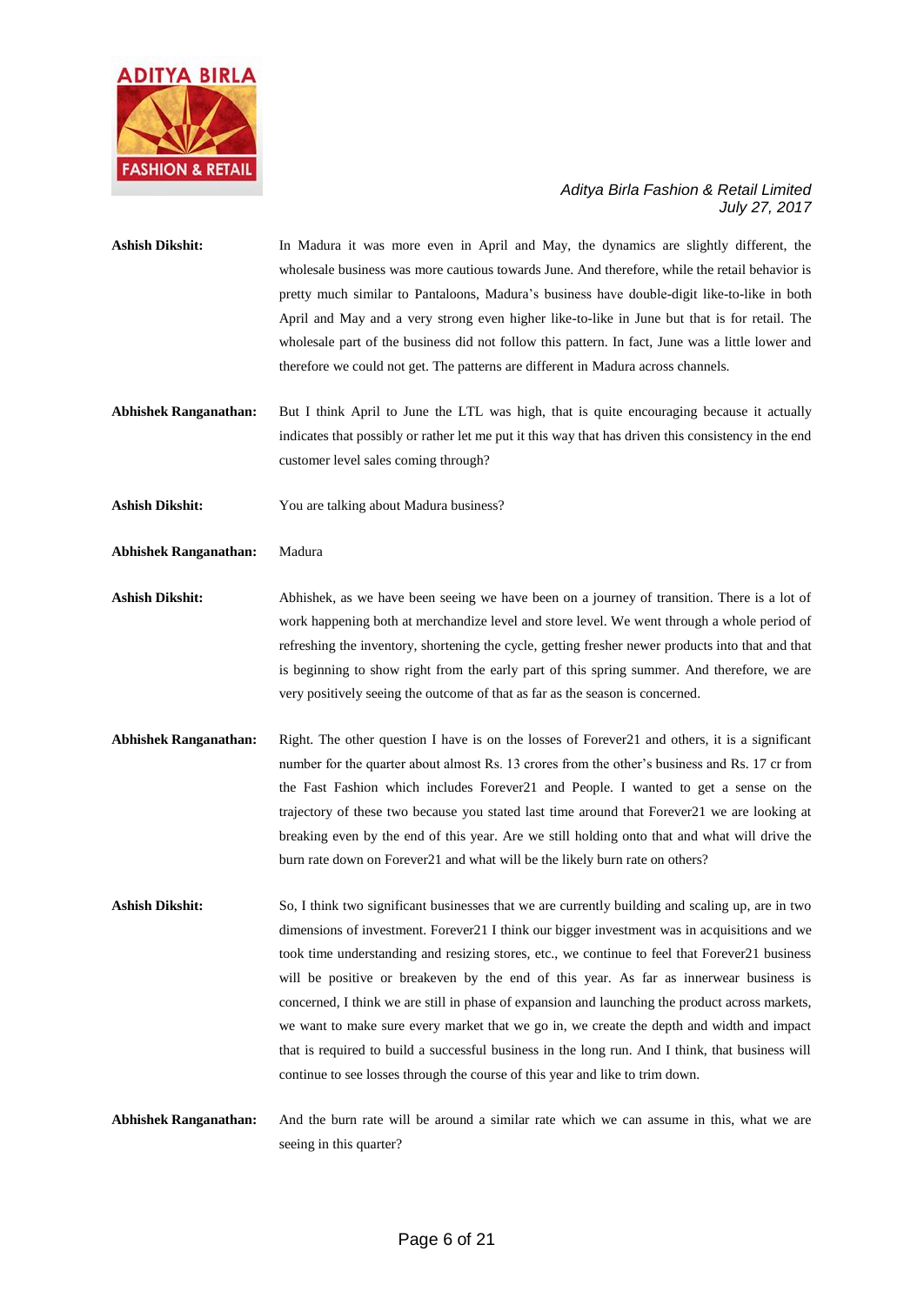

**Ashish Dikshit:** Yes, difficult to predict but Forever21 clearly will come down but innerwear may go up and down depending on the launch pattern. **Abhishek Ranganathan:** Okay. And what will drive this reduction in burn in Forever21, is there something which is one-off in this quarter? Ashish Dikshit: No, I do not think there is anything one-off in this quarter. It is business as usual, the sales go up. During other quarters, we are resizing the network and therefore, resizing some of the stores which will happen in Q2 - Q3. New stores which I mentioned are coming through better pricing model in terms of the revenue rental rates that we are taking it will start to plough in towards Q3, Q4. So, it is combination of three - four things. Gross margin improvement, existing store coming back to profitability and more profitable store network beginning to play towards the end of this year. **Abhishek Ranganathan:** Right. And one last on Forever21 is, how much of an effect will the migration from CVD to GST have in this business? Ashish Dikshit: So, it is positive but it is a very competitive business, we will have to see eventually what stage because you pass on some of the gains. The import duty benefit is there but it will go down to consumers as more and more players will compete fiercely in this part of the market. **Abhishek Ranganathan:** And that benefit, can you quantify what can that benefit be? **Ashish Dikshit:** See. Abhishek, the extent of the benefit from import duty is visible but because it goes away in pricing that part of the benefit will get passed on. But likely gain is going to be in productivity and that is really difficult to establish at this point of time. **Moderator:** Thank you. Our next question is from the line of Richard Liu of JM Financials. Please go ahead. **Richard Liu:** Ashish, I just want to follow on to the comment that you just made regarding the difference in Madura margin between 4Q and 1Q and you alluded to 4Q being a larger quarter in terms of margin at 1Q being a lower quarter in terms of margin. And I guess, one of the reasons why 4Q is also higher in margin percentage is because of the higher throughput which you refer to two events. Now, if I look at the core Madura revenue, there is not much difference between what you clocked in 4Q FY 2017 and 1Q FY 2018, you did Rs. 909 crores in 4Q and you did Rs. 890 crores in 1Q. So, just Rs. 20 crores lower revenue but your EBITDA is actually half of what you did in 4Q why would that be?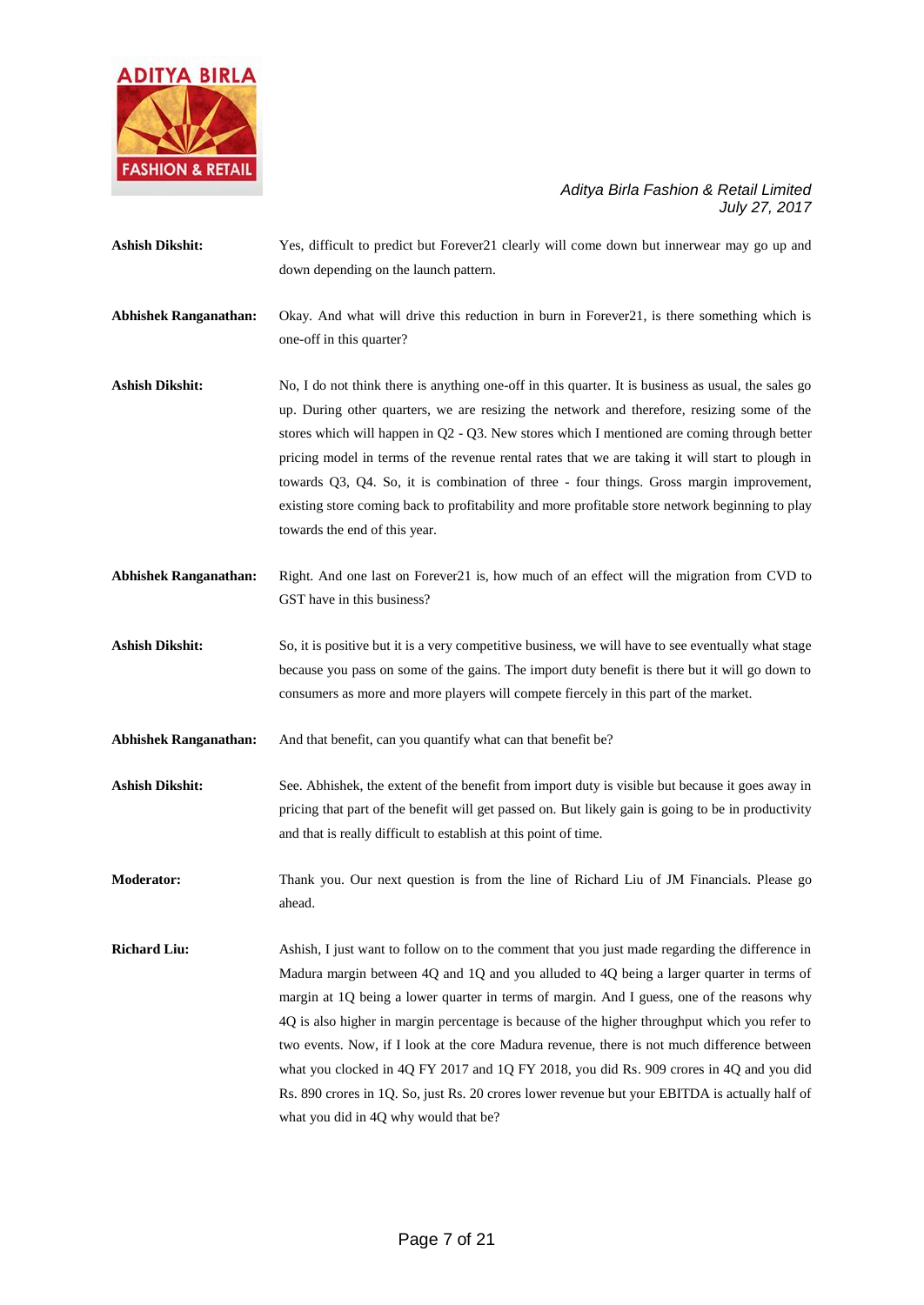

## **Ashish Dikshit:** So, Richard, I think we can talk about it greater length. But I want to establish some facts first that this is the case every year and you can go back and look at many-many years difference between Q1 and Q4. Second, Madura's business is mix of multiple channels. The share of retail versus wholesale and profitability arising in the two channels are quite different and while at an aggregate level sometimes it appears that both are similar but the share of two channels is very different. What happens in Q4 is retail typically gets benefited because larger part of the retail goes through End of Season period. And therefore, while the margins are lower in retail throughput is much higher to make up for that loss of margin, so retail is more profitable in Q4 versus Q1. Wholesale is more profitable in Q4 versus Q1 again and that profitability gets driven from because large part of Q4 is about wholesale customers stocking up for the spring, summers, the new merchandize at full price while part of Q1 is wholesale customer stocking down and if anything, selectively participating in discount in preparation of End Of Season Sale and therefore, picking up discounted merchandize. So, if you look at the constitution of both the channel and the kind of product that they are seeking to buy and they are buying you will find why the margin mix is different between Q4 and Q1.

- **Richard Liu:** Okay. So, if the quarterly margin percentage pattern has to hold, are we saying that Q2 whether sale is expected to be lower than that traditional Q2 because part of it got advance to Q1. You will still have that relatively higher margin in Q2 versus Q1 despite the fact that you have already cannibalized part of the Q2 sale in Q1?
- Ashish Dikshit: No, you are right. I think typically Q2 margins are better than Q1. This time because of preponement of sale into the Q1 we have to see how the Q2 will play out, I do not want to forecast right now Q2 but there is clear advancement of sale from July into June and therefore, to that extend there will be a drop-in sales in the first-half of this quarter.
- **Richard Liu:** No. So, I am surprised with is that in a business where you have about 35 odd percent of sales as fixed overheads there is nothing called operating leverage, despite the fact that you grew your top-line by 15%.
- **Ashish Dikshit:** Richard, it is not a surprise because as I told you look at, in fact it is very predictable pattern of EBITDA, you can see last quarter to this quarter is almost roughly similar as I am saying different mix of channel and the dramatic difference in profitability and change in the mix in the quarters actually drives this. May be separately we can take you through in greater detail to explain the impact of channel mix across quarters.
- **Richard Liu:** And is there any specific reason why would gross margin be down to 200 bps Q-on-Q, 4Q also had sale and 1Q also had EOSS. Despite that, the overall companywide gross margin is about 200 bps lower in 1Q versus 4Q?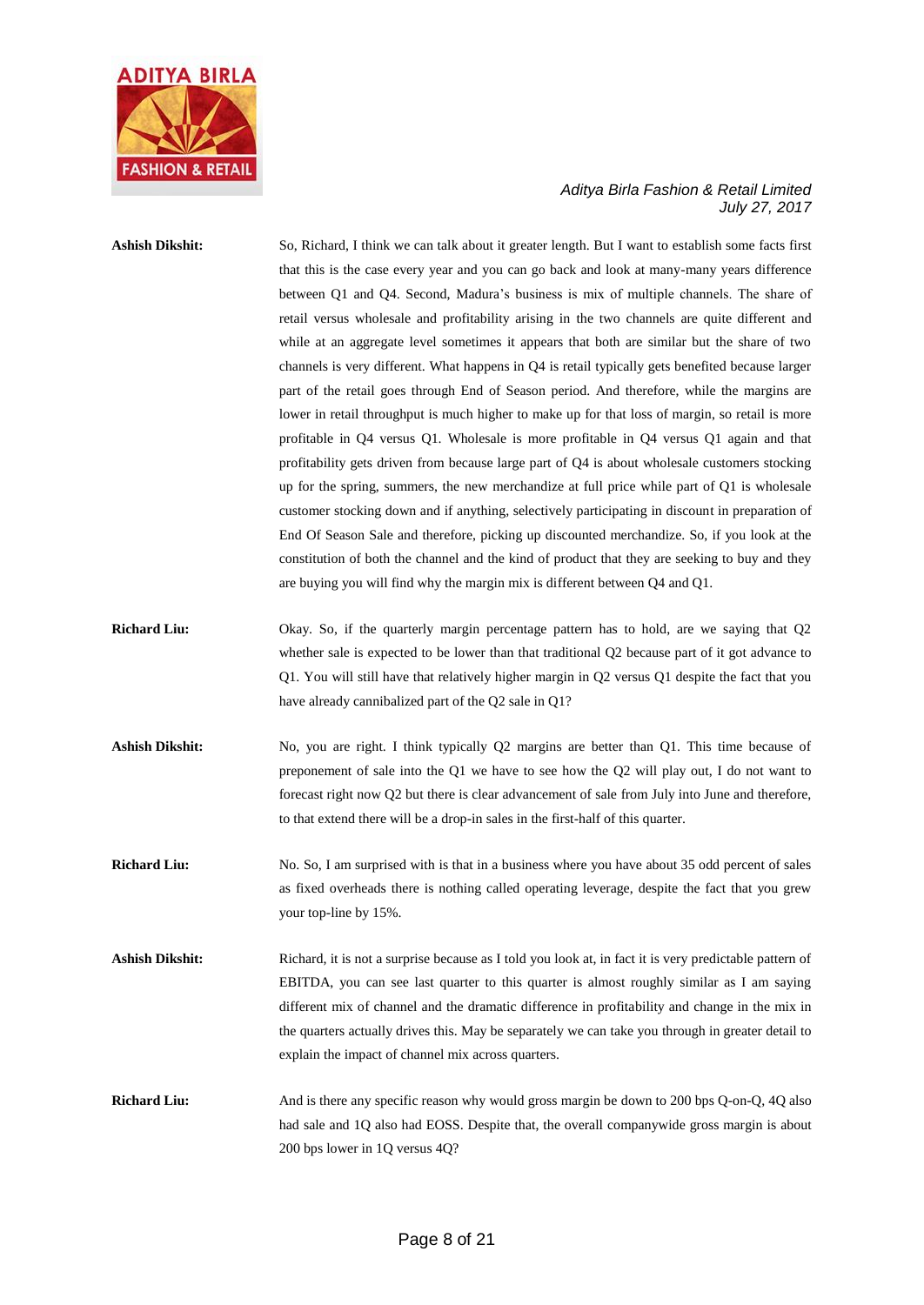

| <b>Ashish Dikshit:</b> | Richard, again, can I separately tell you? But the short answer is the following: I was only<br>explaining the mix between channel how that changes within Lifestyle business. At a<br>company, it is also a function of mix across various segments, how have each of the segments<br>done and that is another set of complexity. So, maybe we can take it offline                                                                                                                                                                                                                                                                                                                                                                                                                                                                                                                                                                                                                                                                                                                                                                                                                |
|------------------------|------------------------------------------------------------------------------------------------------------------------------------------------------------------------------------------------------------------------------------------------------------------------------------------------------------------------------------------------------------------------------------------------------------------------------------------------------------------------------------------------------------------------------------------------------------------------------------------------------------------------------------------------------------------------------------------------------------------------------------------------------------------------------------------------------------------------------------------------------------------------------------------------------------------------------------------------------------------------------------------------------------------------------------------------------------------------------------------------------------------------------------------------------------------------------------|
| <b>Richard Liu:</b>    | My last housekeeping question if I may, what was the Forever21 square footage as of June?                                                                                                                                                                                                                                                                                                                                                                                                                                                                                                                                                                                                                                                                                                                                                                                                                                                                                                                                                                                                                                                                                          |
| <b>Ashish Dikshit:</b> | 200,000 square feet.                                                                                                                                                                                                                                                                                                                                                                                                                                                                                                                                                                                                                                                                                                                                                                                                                                                                                                                                                                                                                                                                                                                                                               |
| <b>Richard Liu:</b>    | And people?                                                                                                                                                                                                                                                                                                                                                                                                                                                                                                                                                                                                                                                                                                                                                                                                                                                                                                                                                                                                                                                                                                                                                                        |
| S. Visvanathan:        | 238,000 square feet                                                                                                                                                                                                                                                                                                                                                                                                                                                                                                                                                                                                                                                                                                                                                                                                                                                                                                                                                                                                                                                                                                                                                                |
| Moderator:             | Thank you. The next question is from the line of Himanshu Nayyar from Systematix Shares $\&$<br>Stocks. Please go ahead.                                                                                                                                                                                                                                                                                                                                                                                                                                                                                                                                                                                                                                                                                                                                                                                                                                                                                                                                                                                                                                                           |
| Himanshu Nayyar:       | Just wanted some update if you can share on the inventory and working capital cycle<br>improvement that we have seen a result of the four-season cycle that we are currently doing?                                                                                                                                                                                                                                                                                                                                                                                                                                                                                                                                                                                                                                                                                                                                                                                                                                                                                                                                                                                                |
| <b>Ashish Dikshit:</b> | So, last, I would say six to nine months has been particularly volatile in terms of overall<br>environment in the industry. First, demonetization in Q3 which is the sudden and one-off event<br>and now uncertainty is around one the date of implementation of GST, the rate finalization,<br>and therefore, we have lived in environment which is typically long season, long period<br>horizon businesses struggle to deal with. In these circumstances because we had moved to 4-<br>season more frequent forecast and shorter lead time inventory management cycle, our business<br>on inventory and working capital front has almost remained unaffected by such large changes<br>happening around us. Our Q1 working capital inventory levels have further improved over the<br>same time last year and this has happened in extremely uncertain environment in terms of<br>planning and various reaction in the channel, anticipation of whether we should buy, stock-up<br>yes or no. So, I think that validates very strongly that our control over our destiny because we<br>are ordering more often, we are ordering more frequently, in operating shorter cycles has |

**Himanshu Nayyar:** Right, sir. And secondly, seeing the current demand trends, what is our outlook in CAPEX and store expansion for this year?

allowed us to operate our business in far more effective and flexible manner.

**S. Visvanathan:** See, store expansion in the case of Madura I think we will be around 100 to 150 stores as usual and Pantaloons we will be anywhere between 40 to 50 stores is the plan depending on how we get the locations and what we get in terms of the ability to put up the store. While we will target a higher, I mean probably we may think something like that.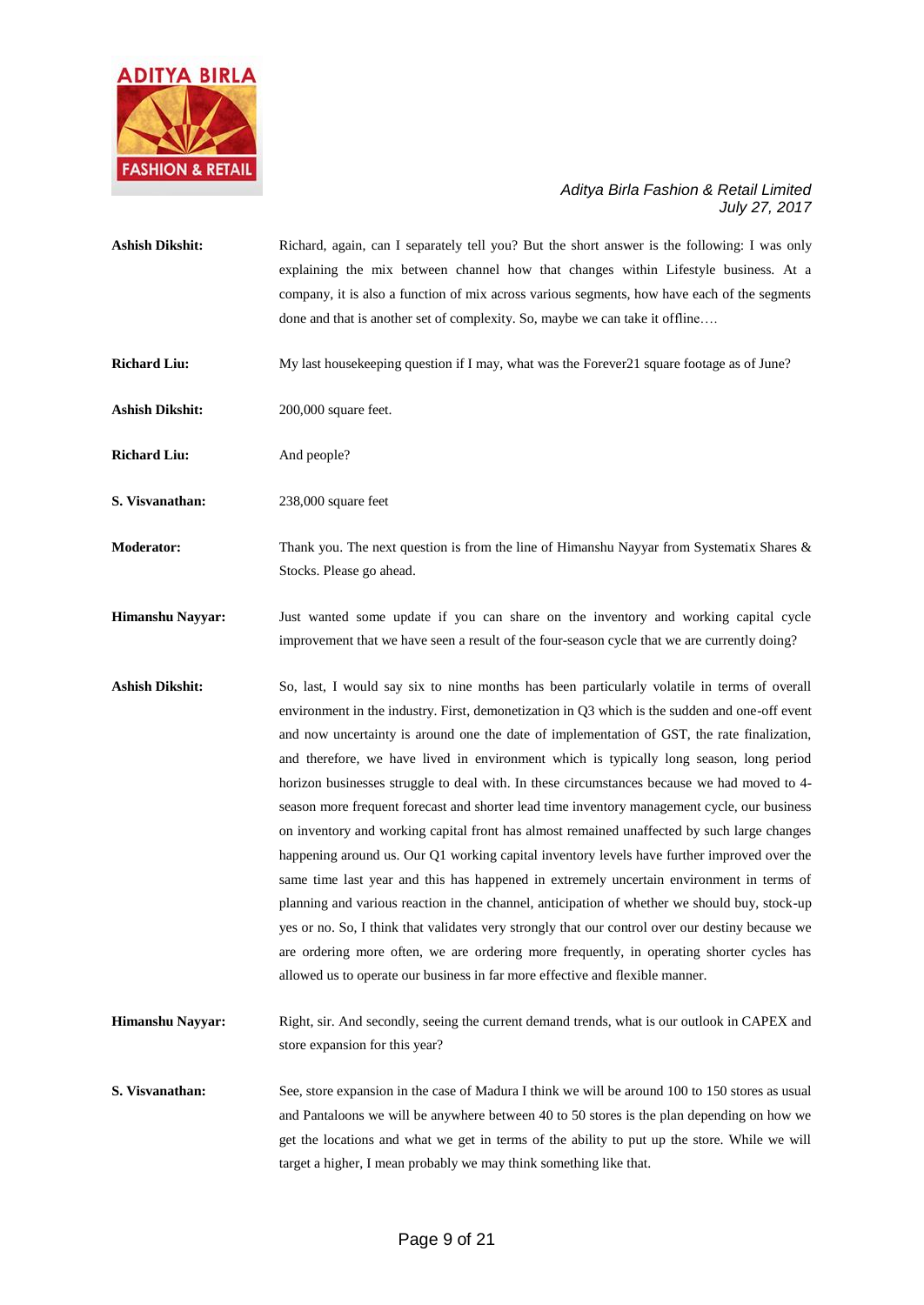

| Himanshu Nayyar:       | So, what is our total CAPEX outlay sir for the year?                                                                                                                                                                                                                                                                                                                                                                                                                                                                                 |
|------------------------|--------------------------------------------------------------------------------------------------------------------------------------------------------------------------------------------------------------------------------------------------------------------------------------------------------------------------------------------------------------------------------------------------------------------------------------------------------------------------------------------------------------------------------------|
| S. Visvanathan:        | Can I come back to you on that?                                                                                                                                                                                                                                                                                                                                                                                                                                                                                                      |
| Himanshu Nayyar:       | Sure, not a problem. And just a final book keeping number, what is our debt as of June ending<br>if you can share that sir?                                                                                                                                                                                                                                                                                                                                                                                                          |
| S. Visvanathan:        | As of June ending the debt was about Rs. 1,800 crores.                                                                                                                                                                                                                                                                                                                                                                                                                                                                               |
| Moderator:             | Thank you. The next question is from the line of Neha Bothra from Axis Capital. Please go<br>ahead.                                                                                                                                                                                                                                                                                                                                                                                                                                  |
| Neha Bothra:           | Sir, could you throw some light any price revision expected in the near future and also you<br>mentioned about right sizing of some Forever21 stores. So, what was the size that was there<br>earlier and what is the size now like you know after the right sizing?                                                                                                                                                                                                                                                                 |
| <b>Ashish Dikshit:</b> | So, I will answer first the question on the Forever21 right sizing. The impact of GST has been<br>largely positive for Pantaloons, so I will get Shital speaking about pricing strategy as well as<br>post GST scenario is concerned. Forever21 stores that we acquired some of the stores were<br>between 14,000 - 15,000 - 16,000 square feet as well. We are currently targeting stores in the<br>zone of 8,000 to 10,000. So, some of the stores we had to right size, some are still under the<br>process of being right sized. |
| Neha Bothra:           | So, total how many stores do you have now and by the year end how many stores can we see I<br>mean how many stores you plan to add?                                                                                                                                                                                                                                                                                                                                                                                                  |
| <b>Ashish Dikshit:</b> | We have about 18 stores as of now and we expect to add between further eight to ten stores<br>during the course of this year.                                                                                                                                                                                                                                                                                                                                                                                                        |
| Neha Bothra:           | FY 2018?                                                                                                                                                                                                                                                                                                                                                                                                                                                                                                                             |
| <b>Ashish Dikshit:</b> | That is right.                                                                                                                                                                                                                                                                                                                                                                                                                                                                                                                       |
| Neha Bothra:           | And sir, on the price revision you said like you know what is your take on going forward, we<br>see any upward revision of prices?                                                                                                                                                                                                                                                                                                                                                                                                   |
| <b>Ashish Dikshit:</b> | So, there are two parts, I will get Shital to talk. The impact of GST has been different on both<br>parts of the business. It has been marginally favorable in case of Pantaloons and which aids in<br>intended and stated strategy of value fashion and probably will accelerate that and as far as<br>Madura business is concerned, we have had an adverse impact of about 1.5% to 2% on the<br>entire value chain. We have to look at it, at this point it is too early because we do not know                                    |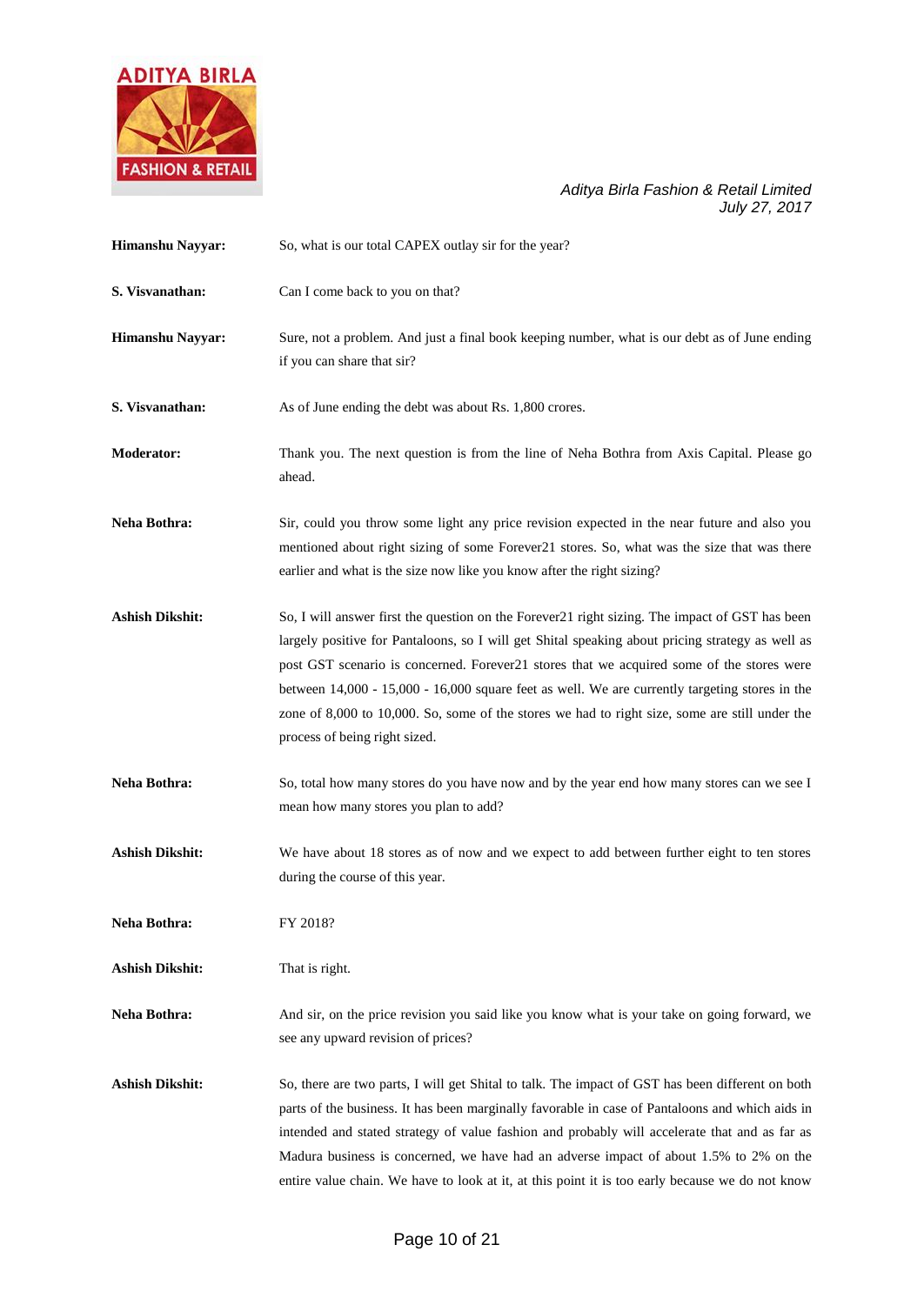

whether sentiments are right today to do any price shift but we will evaluate during the course of this year. On Pantaloons specifically I will request Shital to talk to you about what we are doing on pricing.

- **Shital Mehta:** Yes, so Pantaloons as Ashish was talking about the new GST regime is a lot more beneficial so immediately post that from 1st July onwards we have factored in that benefits and re-priced our products starting in fact 1st July itself the new pricing has been we have implemented that and rolled up nationally.
- **Neha Bothra:** I mean the prices have dropped you are saying?
- **Shital Mehta:** Yes.
- Neha Bothra: So, by how much there has been a price cut?
- **Shital Mehta:** It depends I mean it has not been universally we have just prudent depending on the product but one would say I mean 2% to 3% average some places, we have not done that, some places may be it is 5% to 10%. But on an average around 2 - 3 percentage prices have dropped from 1st July.
- **Moderator:** Thank you. We will take the next question from the line of Chirag Lodaya from Value Quest Research. Please go ahead.
- **Chirag Lodaya:** My first question is on the GST, what kind of one-time adjustment for this transition stock we are anticipating?
- **S. Visvanathan:** See, it depends upon the stock and where it is lying. So, as per the rules we are entitled to get a 40% deem credit on the one-time transition stock that is lying in various channels including our own retail channel. We are now in discussions with our various channel partners on this whole this thing. It will be difficult to give you a full-time number till we resolve those discussions.
- **Chirag Lodaya:** If you can just help me with the percentage, what kind of percentage hit on inventory you need to take?
- **S. Visvanathan:** I do not think we should need to take a percentage hit on inventory right now.
- **Chirag Lodaya:** Okay. And any price hike you are expecting in Madura?
- **S. Visvanathan:** As, Ashish explained to the earlier person when he asked the same question we are evaluating it and we will see how this thing plays out now and take a call later on.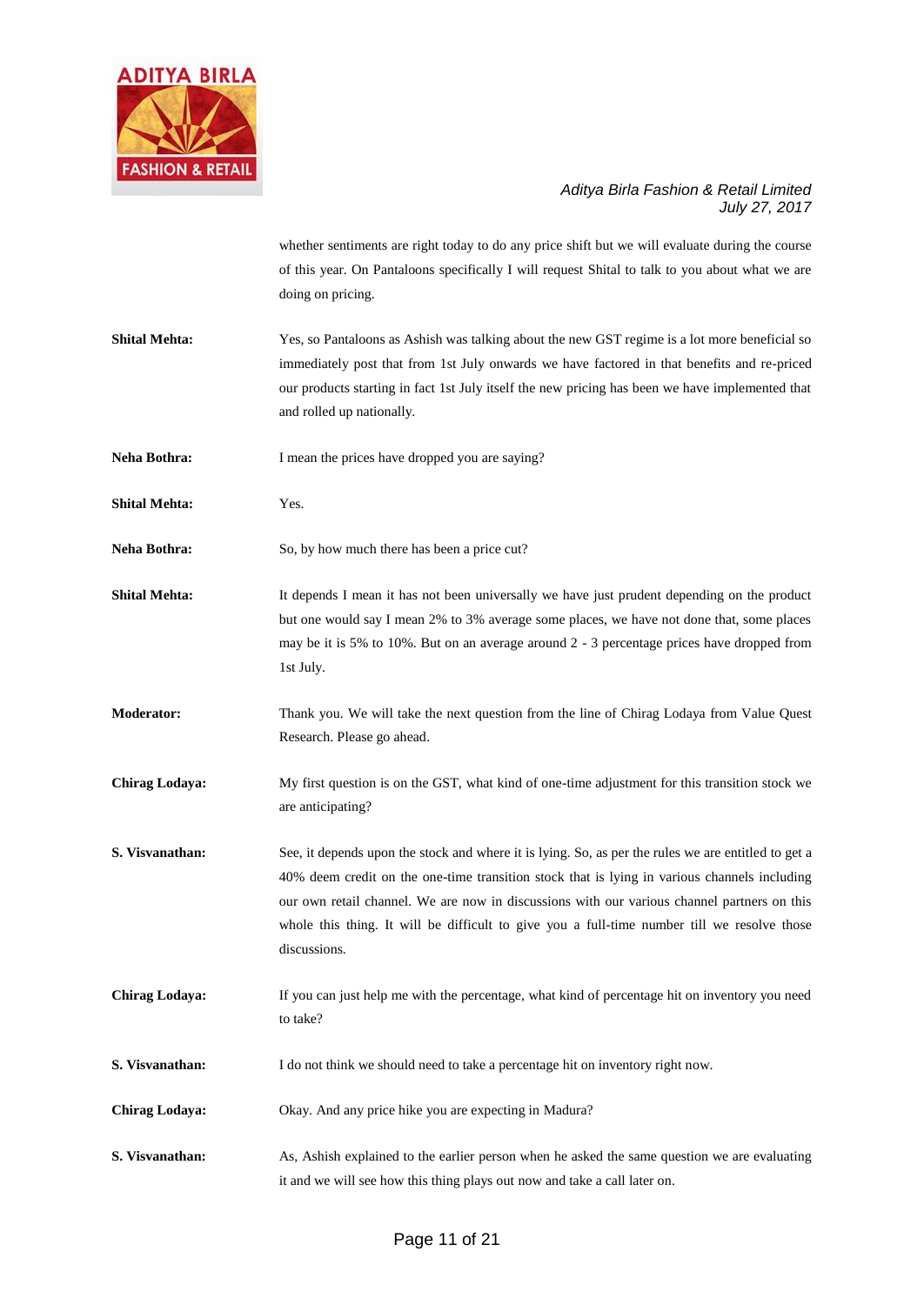

| Chirag Lodaya:            | Lastly, what was the gross store addition and closure in the quarter for Madura?                                                                                                                                                                                                                                                                                                                                                                                                                                                                             |
|---------------------------|--------------------------------------------------------------------------------------------------------------------------------------------------------------------------------------------------------------------------------------------------------------------------------------------------------------------------------------------------------------------------------------------------------------------------------------------------------------------------------------------------------------------------------------------------------------|
| <b>Ashish Dikshit:</b>    | The gross difference is about 20 stores is the net closure, we have opened 36 stores and closed<br>54 stores in this quarter.                                                                                                                                                                                                                                                                                                                                                                                                                                |
| <b>Moderator:</b>         | Thank you. Our next question is from the line of Kaustubh Pawaskar from Sharekhan. Please<br>go ahead.                                                                                                                                                                                                                                                                                                                                                                                                                                                       |
| <b>Kaustubh Pawaskar:</b> | Sir, my question is pertaining to the festive season which has fall in a little bit early in Q2. So,<br>should we expect that quarter three we will see lower growth in comparison to what quarter<br>one is or it is too early to say?                                                                                                                                                                                                                                                                                                                      |
| <b>Ashish Dikshit:</b>    | Actually if you see the festive essentially it is the Pujo which is going to fall in Q2, three<br>weeks before Diwali is still going to be in Q3. So, to that extent I mean it is not going to be<br>very sharp shift one anticipates. As far as Q3 is concerned last year, we anyway had subdued<br>revenue on account of demonetization.                                                                                                                                                                                                                   |
| <b>Kaustubh Pawaskar:</b> | Okay, got your point, sir. And sir, my second question pertains to raw material, how are you<br>seeing the raw material cost momentum especially the cotton prices and should we see some<br>stabilization in the coming quarters or still there is expectation of increase in the prices?                                                                                                                                                                                                                                                                   |
| <b>Ashish Dikshit:</b>    | No, I do not see on an overall level any price at least material difference happening. We are of<br>course, looking forward to seeing how the post GST we are able to extract the credit from the<br>value chain. But I do not see a significant impact right now.                                                                                                                                                                                                                                                                                           |
| <b>Kaustubh Pawaskar:</b> | So, just to understand the Q1 margins on Y-o-Y basis I am not specifically talking about Q4.<br>On Y-o-Y basis also there is a substantial dip, so should we expect that to slightly improve in<br>quarter two if we consider from quarter two point of view of the margins?                                                                                                                                                                                                                                                                                 |
| <b>Ashish Dikshit:</b>    | No, so if you look at Q1 margins both are core businesses, Madura Lifestyle business and<br>Pantaloons businesses have improved their margin as far as quarter-on-quarter is concerned<br>over previous year. The net margin change that you are seeing is because of addition of new<br>businesses and losses there. So, I think it is pretty healthy on Q1 over last year. Q2 this time<br>because of demonetization impact preponement of EOSS may have a slightly different picture<br>but we will have to see some more time before commenting on that. |
| <b>Moderator:</b>         | Thank you. Our next question is from the line of Shariq Merchant from Quest Investment.<br>Please go ahead.                                                                                                                                                                                                                                                                                                                                                                                                                                                  |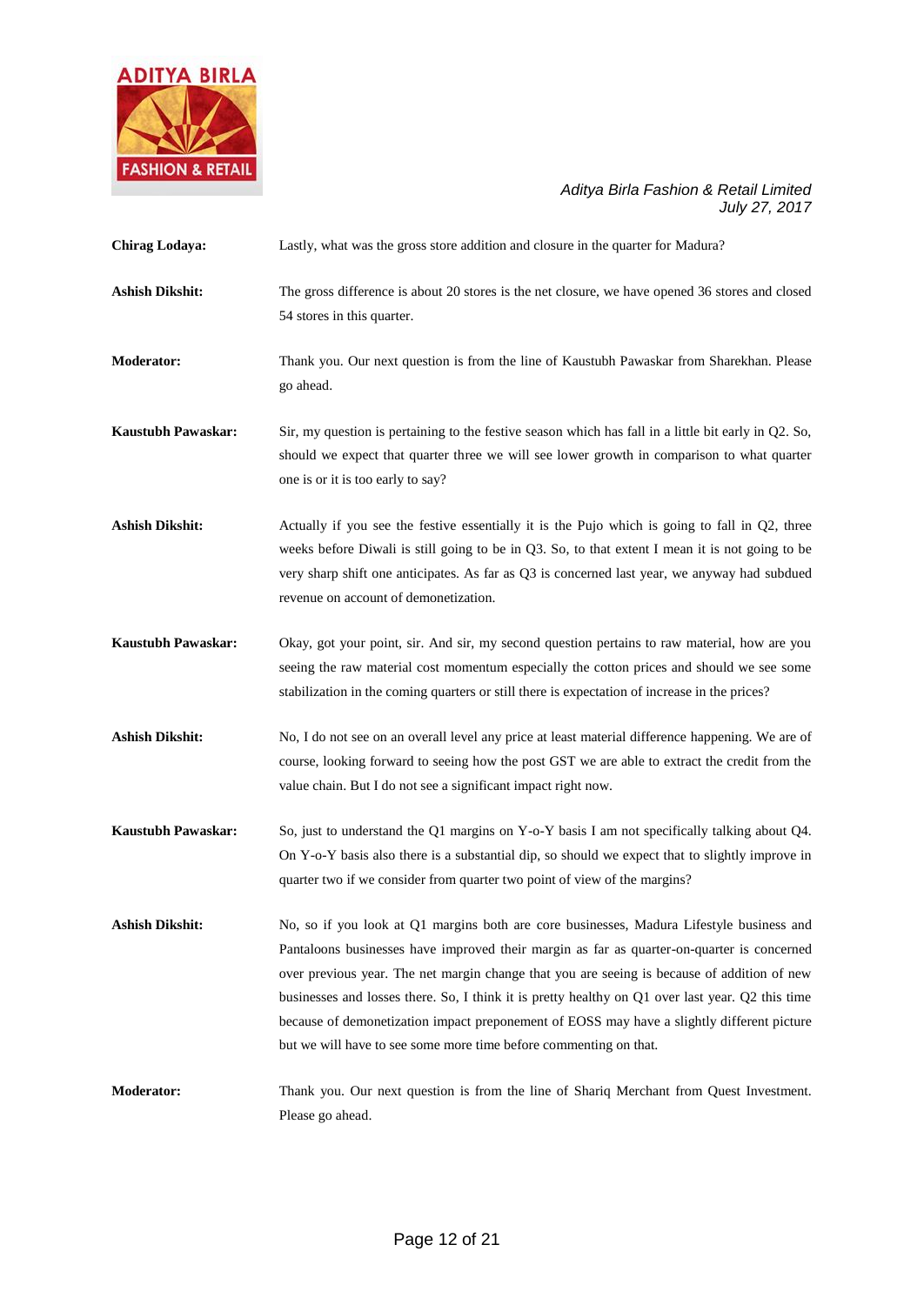

| <b>Shariq Merchant:</b> | Sir, I did not follow your point on GST. So, in the Presentation you mentioned that there has<br>been a one-time inventory adjustment. So, is it possible to quantify what kind of hit has been<br>on the inventory that slowed into P&L?                                                                                                                                                     |
|-------------------------|-----------------------------------------------------------------------------------------------------------------------------------------------------------------------------------------------------------------------------------------------------------------------------------------------------------------------------------------------------------------------------------------------|
| S. Visvanathan:         | See, we will be in a better position to tell you at the end of this quarter in Q2 because we are<br>still negotiating with our channel partners. So, it is difficult for us to quantify what will be the<br>impact of this onetime adjustments.                                                                                                                                               |
| <b>Ashish Dikshit:</b>  | Just to clarify, there is no inventory adjustment in Q1 financials. What we have indicated is<br>there is a channel inventory and therefore, we need to arrive at if there is any impact arising<br>out of that.                                                                                                                                                                              |
| <b>Shariq Merchant:</b> | Okay, understood. And my second question was on People. So, the idea was to build on this<br>brand quite significantly does that thesis still hold? And how has People performed during this<br>quarter and how do you see it for the rest of the year and next year?                                                                                                                         |
| <b>Ashish Dikshit:</b>  | It is a small business. Not materially large in the size of the company. It is still small, we plan<br>to add large format stores, we are rationalizing the network of small format migrating to large<br>format store. So, in terms of net addition People business itself may add about 15 stores to 20<br>stores this year. But these will be larger format stores.                        |
| <b>Shariq Merchant:</b> | Okay. And do you expect to breakeven by end of this year or so?                                                                                                                                                                                                                                                                                                                               |
| <b>Ashish Dikshit:</b>  | Seems more difficult in people. But it would not be significant loss.                                                                                                                                                                                                                                                                                                                         |
| <b>Shariq Merchant:</b> | Okay. And lastly, I also wanted to pick your brains on Ted Baker, how do you see this brand<br>because in our earlier conversations you had talked about this potentially being the next Louis<br>Philippe, in terms of positioning you wanted it to be at a premium to Louis Philippe because<br>that is a white space in the market as of now.                                              |
| Ashish Dikshit:         | See, Ted Baker is international well-known super premium brand. In Indian market, there is<br>still not a very large market for those price points. We will start by seeding the brand in few<br>metro markets towards the end of this year. In terms of therefore, its impact in terms of scale<br>and size it is unlikely that in next few years it will make a difference to our business. |
| <b>Shariq Merchant:</b> | All right. So, in terms of pricing, Ted Baker would be a 30% premium to Louis Philippe or it<br>will be much more?                                                                                                                                                                                                                                                                            |

Ashish Dikshit: Potentially much more but I would say between 40% to 50%.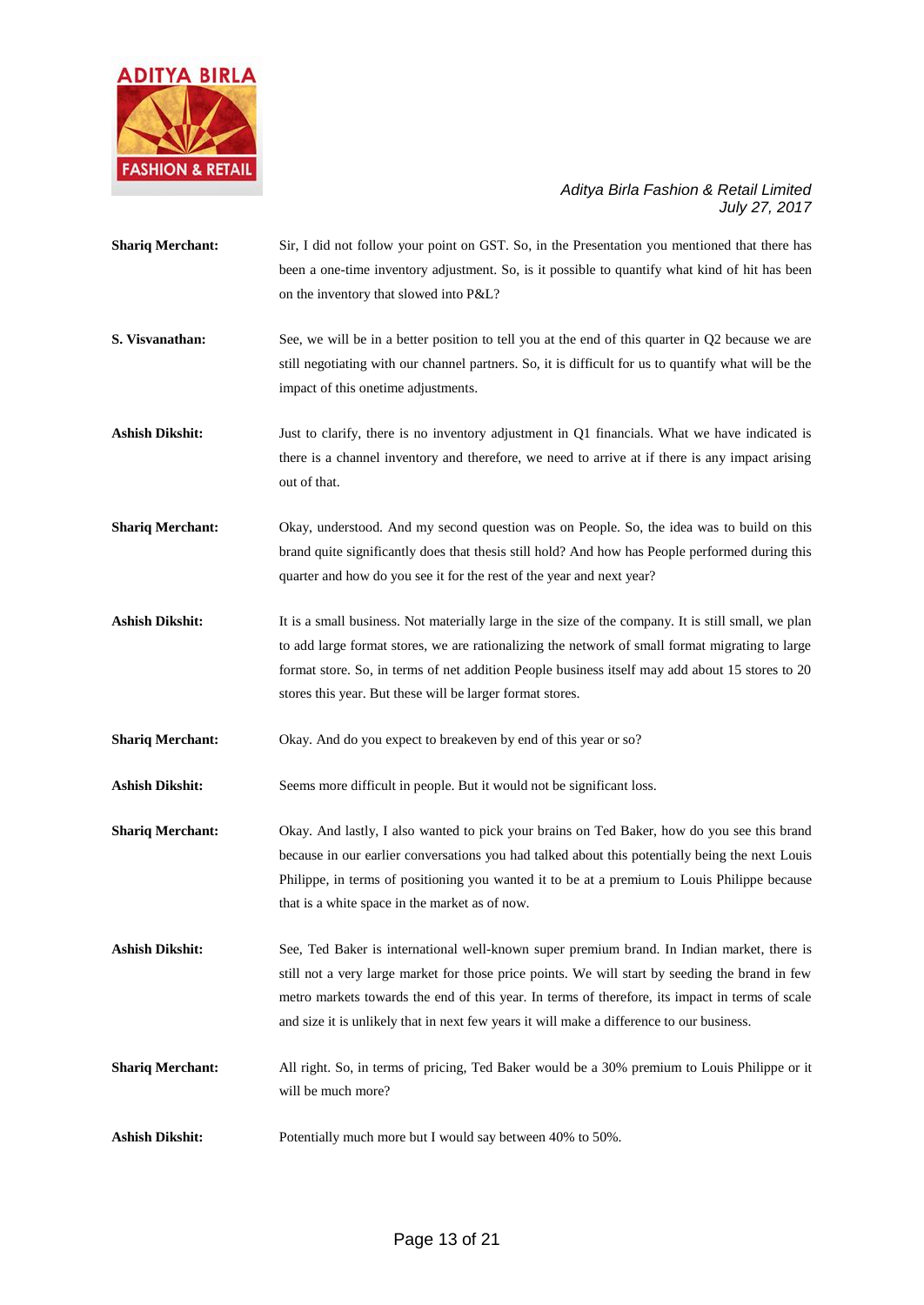

**Moderator:** Thank you. We will take the next question from the line of Vinod Bansal from Franklin Templeton. Please go ahead. **Vinod Bansal:** Couple of questions, one on F21. Now have we arrived at what we think could be sustainable model for this business in terms of economics what kind of sales per store or per square feet and margin that you are looking at? **Ashish Dikshit:** Vinod, we are still trying to get the mix right. We think we should move this business to a high 40's margin which is slightly higher than where we are today. Sales productivity often is a function of that specific location. But what we are targeting is we should be able to operate at overall expense which is rent plus everything else put together in high teens or at least early 20's. And therefore, create the leverage between these two pieces. **Vinod Bansal:** Sorry, I did not understand. I got the point that high 40 is gross margin. Ashish Dikshit: And the selling expense in early teens, early 20's that kind of mix and that is really the plan which we will have to build this business. **Vinod Bansal:** Okay. So, it would be quite a profitable business on a unit margins basis in that sense. It is not a necessarily a low margin high throughput sort of equation you are playing with. Ashish Dikshit: I would not say that as yet from where we stand. We would first like to make sure that we get to breakeven stage and then try and target something close to 8% - 9% operating margin. **Vinod Bansal:** Okay. And you say that you are still trying to be the mix right, was it the product mix you are talking about or something else? **Ashish Dikshit:** No, mix of store size, category mix, so I mean the whole business model itself. **Vinod Bansal:** Okay. And on this innerwear business, sorry, this will be very basic question. I suppose you are not opening any stores per se for the innerwear. You are selling mostly in your existing EBOs as well as on your existing channels, would that be right? **Ashish Dikshit: W**e may open few stores because innerwear is also as an industry undergoing transformation where consumers are looking at variety and some of the existing models do exist. We are going to experiment with some but that is not going to drive our revenue at this stage. **Vinod Bansal:** Sure. I was just keen to understand it would be gross margin positive and I suppose reasonably healthy gross margin. What are the main cost that you incur therefore, that becomes Rs. 39 crores sales there are Rs. 13 crores EBITDA loss because you are not opening stores. So, that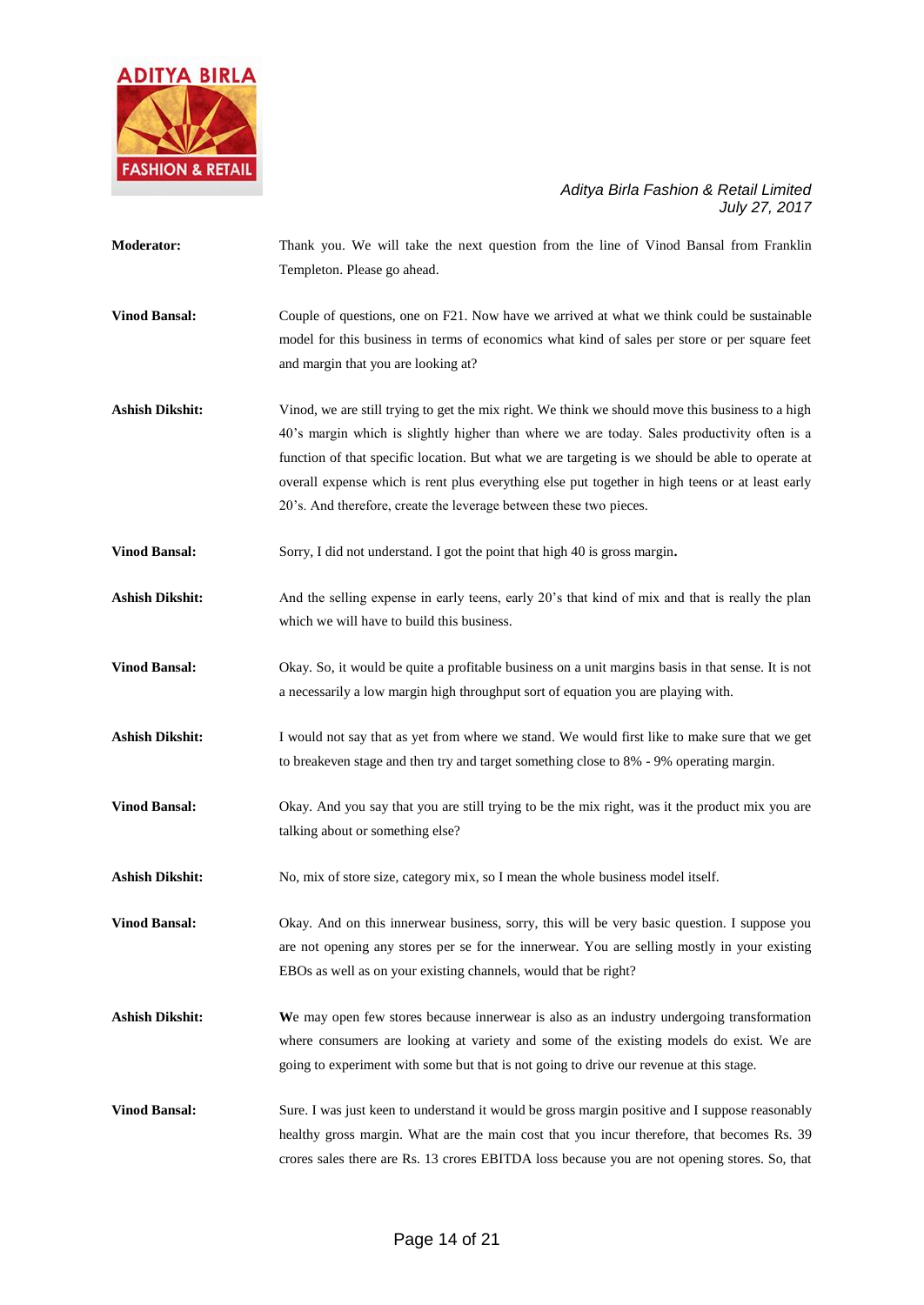

part of cost will not be there. And is it just purely people cost as in the staff cost or something else is there?

Ashish Dikshit: No, Vinod at one level yes, there is subscale business every cost sort of adds up in terms of overhead. But the real cost in this business right now as we are launching is the marketing, support, visibility, shop-in-shops, so whatever it takes to actually create a strong presence and visibility in the market.

- **Vinod Bansal:** Okay. And I know it is too early to say, but typically what kind of sales do you need to see to get to a breakeven? I used to hear generally for brands like the typical the private brands that we operate with Rs. 150 crores kind of sales number leads to breakeven at EBITDA level. Does that hold good for innerwear business as well or it is higher scale to achieve?
- **Ashish Dikshit:** No, innerwear business as you rightly suggested is a primarily variable cost business. The fixed cost is really overheads and team and so on and so forth. So typically, the breakeven model should be more comfortable here between Rs. 100 crores and Rs. 150 crores. But I think it is also a function of ambition that we would have in this market as we grow. And therefore, the other fixed cost element which is the marketing and marketing investment in trade is something that we would like to keep at least in few years next year or a year and half at a reasonably high level to create visibility presence, trial and so on. That is the only other fixed cost. That can be pulled off and the business can become on variable basis profitable quite early. But we look at this industry quite strategically and want to make sure that we are positioned well for future.
- **Vinod Bansal:** Sure. Basically that this is not going to breakeven next year for sure?
- **Ashish Dikshit:** Yes.
- **Vinod Bansal:** Given the larger objective that we have.
- **Ashish Dikshit:** Yes.

**Moderator:** Thank you. Our next question is from the line of Manish Poddar from Renaissance Investment. Please go ahead.

**Manish Poddar:** Could you just probably comment on the wholesale part of the business for the Lifestyle vertical? How is that channel behaving and would they be also entitled for that inventory credit later on and how many of them as a percentage of total would be registered? Any color on that would be helpful sir.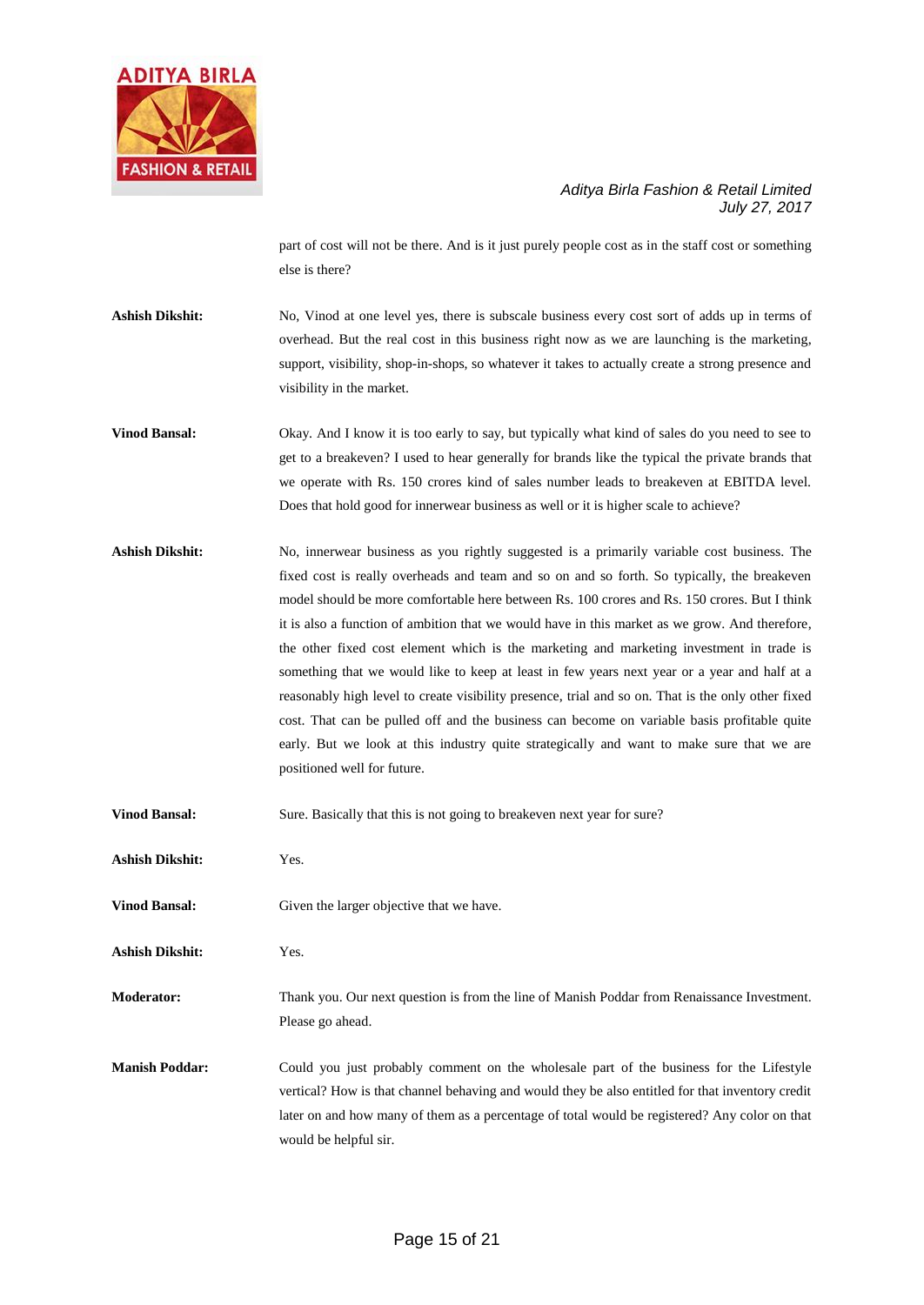

## Ashish Dikshit: So, we have to cut to almost three kinds of wholesale customers one is the large format stores department stores and you understand them well, they are visible. The second is small multibrand outlets and the third is our franchise stores who buy in wholesale from us and take care of themselves. The first one which is large format stores are fairly large entities and take care so therefore there is no issue on GST registration and anything else. The second one which is our exclusive store even if they are in wholesale model are all fully enable to move into GST scenario themselves. Individual multiband outlets I think by and large 90% to 95% are fully ready and geared up. There may be few exceptions here and there. So, I would say the wholesale business is pretty ready to move into the new scenario.

### **Manish Poddar:** Okay. And so this Madura business now we have got the four calendar season stabilized, so let us say on a store basis I do not know how many inventory or stock keeping units you keep. So, what percentage of the total stores would be how much of the network is under all this Four-Season channel? And then what percentage of the store's inventory would be under this Four-Season format and what do we do if let us say at the end of the quarter the inventory does not get liquidated or sold.

- **Ashish Dikshit:** The idea here Manish is not to see our business as four times and if inventory does not sell at the end of the quarter you do something about it. I think our system of twice a year End of Season cycle itself is good enough to absorb any inventory mismatches. The idea primarily is to design more frequently, design for shorter period and react to the market more often. These are the principles on which four season cycle is. All our business not only stores, not only some stores, all our businesses operate with this model, so it is not a function of which part, which store, the whole business is on that model except our core products the white shirt and a blue shirt and a black trouser which will be on a more continuous in this business**.** So, it is not store specific that is the business model which is affects every channel.
- **Manish Poddar:** And I have few bookkeeping questions, so the innerwear is completely under the other segment for us, is that right?

**Ashish Dikshit:** Yes.

- **Manish Poddar:** And what is the store count for People in this quarter versus previous quarter and how much of the square footage you mentioned initially?
- **S. Visvanathan:** 238,000 square in People.
- **Ashish Dikshit:** Current number of stores will be about 90, we will give the exact number 90.
- **Manish Poddar:** And how many were these in the base quarter?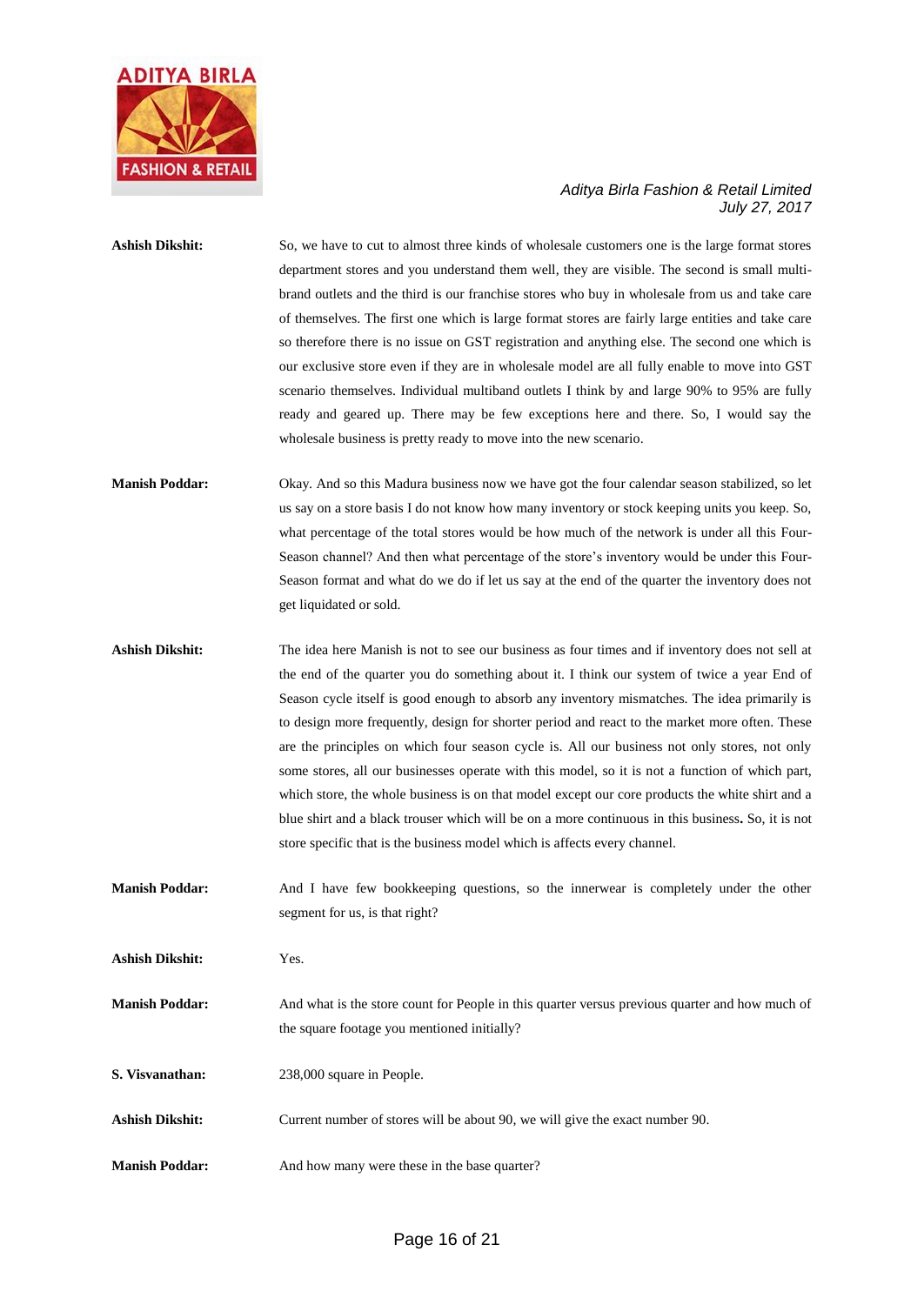

| <b>Ashish Dikshit:</b> | I do not have the exact number but we will come back to you, it will be about 115 to 120<br>because we did rationalization during the course of last year.                                                                                                |
|------------------------|-----------------------------------------------------------------------------------------------------------------------------------------------------------------------------------------------------------------------------------------------------------|
| <b>Manish Poddar:</b>  | Okay. And just one more smaller thing is how much is the total square footage under F21 right<br>now?                                                                                                                                                     |
| S. Visvanathan:        | 200,000.                                                                                                                                                                                                                                                  |
| <b>Moderator:</b>      | Thank you. Our next question is from the line of Ishpreet Kaur from Karma Capital. Please go<br>ahead.                                                                                                                                                    |
| <b>Ishpreet Kaur:</b>  | This is on GST, would there be any benefits with regards to the input tax credit on rental<br>expense in Pantaloons?                                                                                                                                      |
| S. Visvanathan:        | Yes, I mean typically you would have the sales tax input credit on all rental expenditure.                                                                                                                                                                |
| <b>Ishpreet Kaur:</b>  | Could you quantify the kind of benefits that could be there roughly?                                                                                                                                                                                      |
| S. Visvanathan:        | See, that will be difficult to do so. We know the quantification but we would not like to put it<br>on this thing.                                                                                                                                        |
| <b>Ishpreet Kaur:</b>  | Okay. And what would be the total area for the Pantaloons stores?                                                                                                                                                                                         |
| <b>Ashish Dikshit:</b> | 3.2 million square feet.                                                                                                                                                                                                                                  |
| <b>Ishpreet Kaur:</b>  | Any guidance on what will be the margins for Pantaloons for this year?                                                                                                                                                                                    |
| S. Visvanathan:        | See, typically we do not give you guidance on margin. But you see every year and quarter-on-<br>quarter we keep improving our Pantaloons EBITDA margin. So, I would say that overall, we<br>should be in line with what we are achieving in this quarter. |
| <b>Moderator:</b>      | Thank you. Our next question is from the line of Piyush Gandhi from SBI Life Insurance.<br>Please go ahead.                                                                                                                                               |
| <b>Miyush Gandhi:</b>  | Sir, two questions. First, your thought process and probably if you have zeroed in for some<br>casual wear brand strategy?                                                                                                                                |
| <b>Ashish Dikshit:</b> | No, as of now we are still perusing multiple option including extending and focusing on our<br>brands. As and when there is development we will of course, share with you.                                                                                |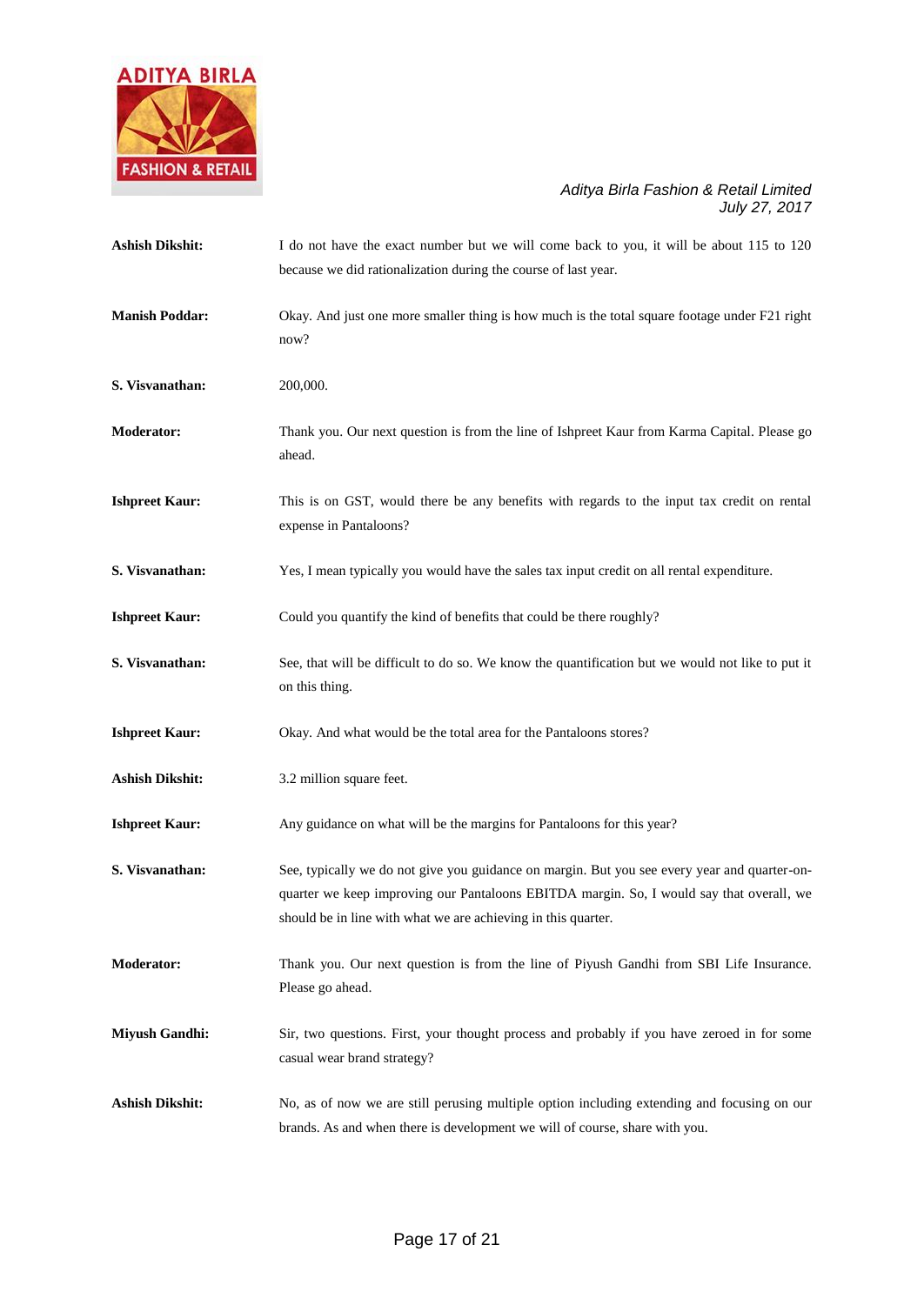

- **Miyush Gandhi:** Okay. And second thing, on your omni-channel whether spends are done, how is it working and some clue on that?
- **Ashish Dikshit:** So, omni-channel require two levels of investment and two changes, one was at the back-end which is creating infrastructure, IT system, connectivity to create one view of inventory, one view of customer which is an integral part of omni-channel. So, all that has been done over the last 12 months to 15 months that is bigger part and that is done and over with. The second part of the investment is more incremental which is store by store creating digital kiosk and screen where you allow customer to actually experience that. That is incremental and small and that continuous to go on quarter-on-quarter. As of now, we are at about 500 stores and we will keep rolling out. But that is not material, if your question is referring to further capital expenditure on that.
- **Piyush Gandhi:** Sir, actually I was trying to understand some benefits of it in the first phase of roll out whether it has helped in inventory management, what has it helped for?
- **Ashish Dikshit:** So, I think the primary purpose of omni-channel is not so much internal of managing inventory better or something else. It is to give consumer a seamless experience of shopping online and offline and getting a large variety of offline just as he gets online. And similarly, because we have a large network of store getting the fulfillment benefits of offline with the variety benefit of online. As we have rolled out at this 500 stores, stores do typically anything between 1% to at good times 5% of their business. Overall, we are still at a very low level, at about 1.5% - 2% of revenue which comes from omni-channel, although attribution of business to omni-channel is not a straight forward thing. So, this is an investment in line with how we think consumer's taste and behaviors are changing. It will over a longer period of time pan out and hopefully become a larger part of our revenue. But more importantly, offer consumer a choice which today they do not have in pure offline or the pure online environment.
- **Moderator:** Thank you. Our next question is from the line of Abhishek Ranganathan from Ambit Capital. Please go ahead.

**Abhishek Ranganathan:** Sir, just a follow-up question is that on the EOSS advancement how much of the growth you attribute to advancement of EOSS for this quarter?

**Ashish Dikshit:** Difficult to break that Abhishek. But I would say, again, two businesses have seen differential growth rates. As I was saying Madura brands were operating at high double-digits in first two months and it really kicked-up in the month of June. Pantaloons was a little lower in first two months and again it kicked-up pretty strongly. The wholesale has shown slightly different tendencies because they were down stocking instead of up stocking and therefore our primary sales came down in that period. So, it is a mix, but it is a significant impact.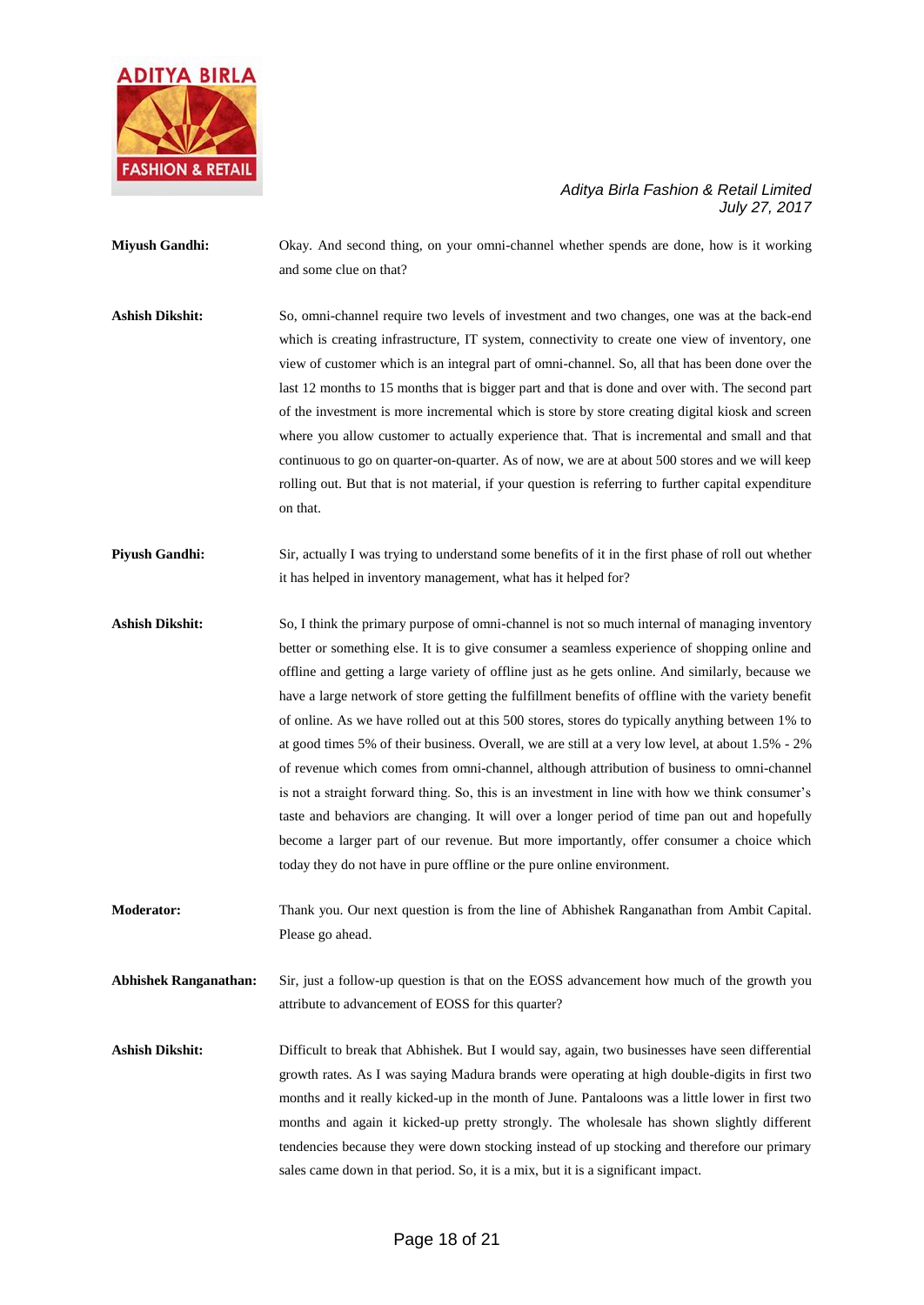

| <b>Abhishek Ranganathan:</b> | And one on transition on any unutilized credit and deem credit which on transition from the<br>VAT system to GST. Will we see any impact on margins on our own stock when we carry<br>input formats Madura and Pantaloons and may be Forever21?                                                                                                                                                                                                                  |
|------------------------------|------------------------------------------------------------------------------------------------------------------------------------------------------------------------------------------------------------------------------------------------------------------------------------------------------------------------------------------------------------------------------------------------------------------------------------------------------------------|
| <b>Ashish Dikshit:</b>       | So, to the extent that our current stock that is there in our stores is designed for a different tax<br>structure and today's tax structure is slightly different at overall level that is the impact I was<br>talking about 1 percentage - 1.5 percentage. Of course, ongoing basis this is easily absorbable<br>in a business like us and I do not think it should have material impact. One-time transition<br>impact is really what we have to assess fully. |
| <b>Abhishek Ranganathan:</b> | Right. So, this 150 bps you mentioned is for Madura or for Madura and Pantaloons both?                                                                                                                                                                                                                                                                                                                                                                           |
| <b>Ashish Dikshit:</b>       | This is for Madura. Pantaloons would have the similar thing but on the other side of it which is<br>the gain of that much. But as Shital had mentioned earlier in the call our intent is actually to<br>use this to drive throughput productivity with even sharper pricing proposition.                                                                                                                                                                         |
| <b>Moderator:</b>            | Thank you. The next question is from the line of Neha Bothra of Axis Capital. Please go<br>ahead.                                                                                                                                                                                                                                                                                                                                                                |
| Neha Bothra:                 | Sir, just wanted to cross check a few things, you said that you shut around 54 stores in Q1 FY<br>2018 if I have not mistaken and have added 36 stores. So, could you give me a break-up of<br>how many were Pantaloons and how many was Madura?                                                                                                                                                                                                                 |
| <b>Ashish Dikshit:</b>       | This is only Madura store.                                                                                                                                                                                                                                                                                                                                                                                                                                       |
| Neha Bothra:                 | This is only Madura, okay. Any Pantaloons store that you have closed the store?                                                                                                                                                                                                                                                                                                                                                                                  |
| <b>Ashish Dikshit:</b>       | One store.                                                                                                                                                                                                                                                                                                                                                                                                                                                       |
| Neha Bothra:                 | Okay. And going forward, would we see more store closure on Madura mainly and Pantaloons<br>like what is the scene?                                                                                                                                                                                                                                                                                                                                              |
| <b>Ashish Dikshit:</b>       | No, I do not see anything in Pantaloons. I think an occasional store here and there in a year is<br>all that we do. Madura we had started the network rationalization last year, we just do that. I<br>think we are pretty much at the tail of it may be a quarter more or so, is all that we will have.                                                                                                                                                         |
| Neha Bothra:                 | Okay. So, total what is the number of stores that we have right now across brands basically?                                                                                                                                                                                                                                                                                                                                                                     |
| <b>Ashish Dikshit:</b>       | So, Pantaloons is about 213 stores; Madura all formats put together will be closer to 2,000                                                                                                                                                                                                                                                                                                                                                                      |

stores.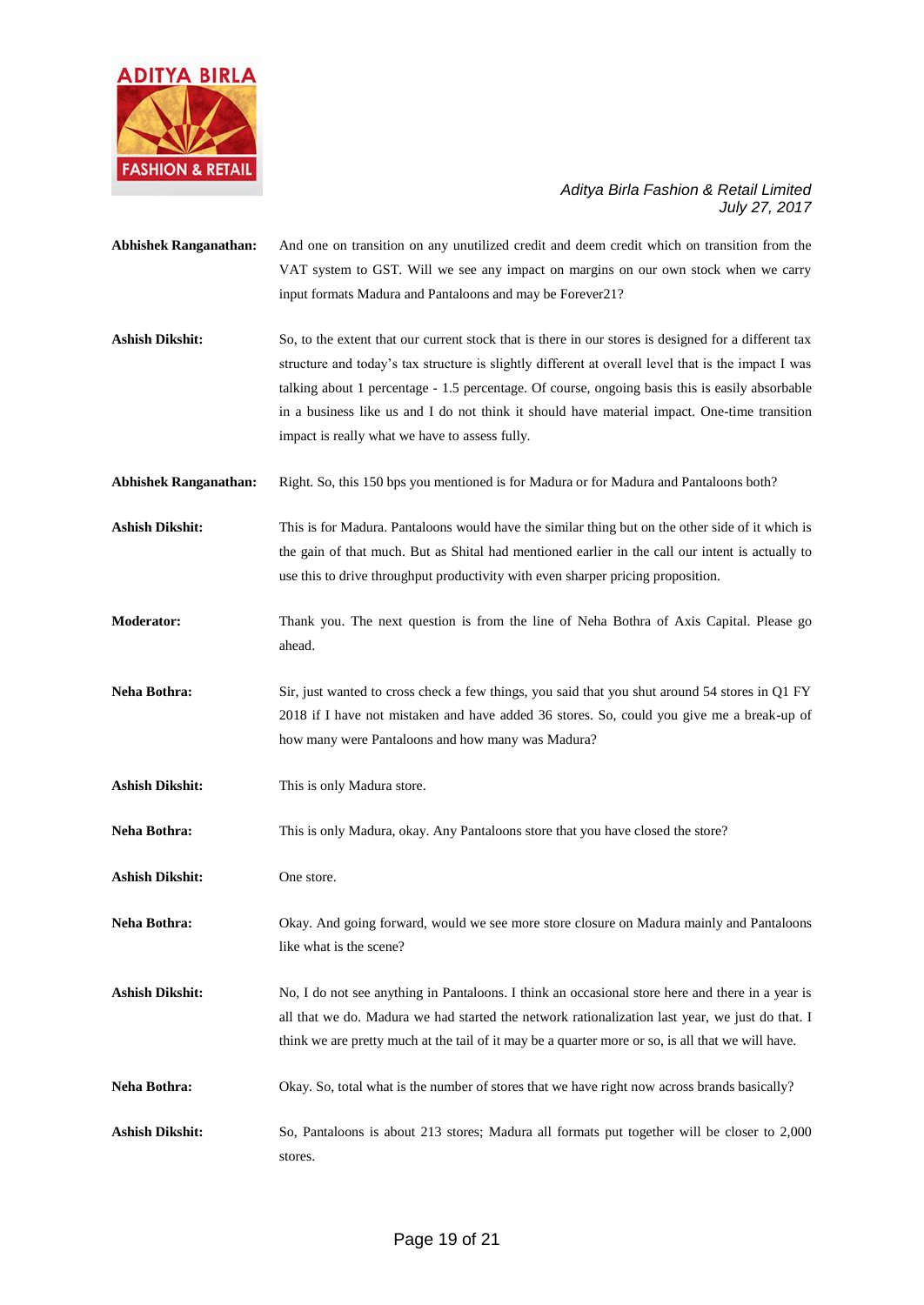

| Neha Bothra:           | 2,000 stores, okay. And sir, on your debt 1,800 crores is what you have as of June 30th. What<br>was the debt last year same quarter?                                                                                                                                                                                                                                                                                                                                               |
|------------------------|-------------------------------------------------------------------------------------------------------------------------------------------------------------------------------------------------------------------------------------------------------------------------------------------------------------------------------------------------------------------------------------------------------------------------------------------------------------------------------------|
| S. Visvanathan:        | Last year same quarter was around 2,000 crores.                                                                                                                                                                                                                                                                                                                                                                                                                                     |
| Neha Bothra:           | So, any further reduction in debt you are contemplating?                                                                                                                                                                                                                                                                                                                                                                                                                            |
| S. Visvanathan:        | See, this quarter we have been lucky enough to have impact of lower inventory because of<br>better throughput in sales and also because of the GST impact there was a lot of deferment of<br>purchases by both from the vendor side and from the partner side. I am not sure, if we will be<br>able to hold on to this level of debt going forward. Most probably we may be going back closer<br>to the Rs. 1,900 crores to around Rs. 2,000 crores of debt by the end of the year. |
| <b>Moderator:</b>      | Thank you. Our next question is from the line of Harshil Gandhi from JHP Securities. Please<br>go ahead.                                                                                                                                                                                                                                                                                                                                                                            |
| <b>Harshil Gandhi:</b> | Sir, are we seeing pricing pressure on account deep discounting by online platform?                                                                                                                                                                                                                                                                                                                                                                                                 |
| <b>Ashish Dikshit:</b> | No, I think we are seeing greater normalcy right now. It is a phenomenon that we have<br>experience for much of last year. I do not think it is getting any worse than what it was. In fact,<br>if anything there is a little bit of normalcy right now.                                                                                                                                                                                                                            |
| <b>Harshil Gandhi:</b> | Okay. And sir, just a follow-up on that, what traction are we seeing for online sales of our<br>product on our portal as well as other platforms?                                                                                                                                                                                                                                                                                                                                   |
| <b>Ashish Dikshit:</b> | So, our portal continues to be a smaller part of it and idea here is not really to drive too large<br>traffic to that. We will grow it organically and systematically. On other portal, the productivity<br>is good but still a large part of online purchase especially in the premium segment is driven by<br>discounting and therefore, we are cautious, we are growing rapidly every year but it is still not<br>a very large part of our business.                             |
| Harshil Gandhi:        | Okay. And sir, what are the average sales per square foot for Pantaloons and Madura business?<br>And what may be the peak potential for each of them?                                                                                                                                                                                                                                                                                                                               |
| <b>Ashish Dikshit:</b> | It is a very difficult question honestly to answer because even amongst the 2,000 stores that we<br>have, the variability is very large. It is a function of location, town, mall versus high street and<br>so on. I think it is a very-very large variable to comment on.                                                                                                                                                                                                          |
| <b>Harshil Gandhi:</b> | Okay, sir. Lastly, what would be the cost of funding?                                                                                                                                                                                                                                                                                                                                                                                                                               |
| S. Visvanathan:        | Our current cost of funding for debt is about 7.83%.                                                                                                                                                                                                                                                                                                                                                                                                                                |